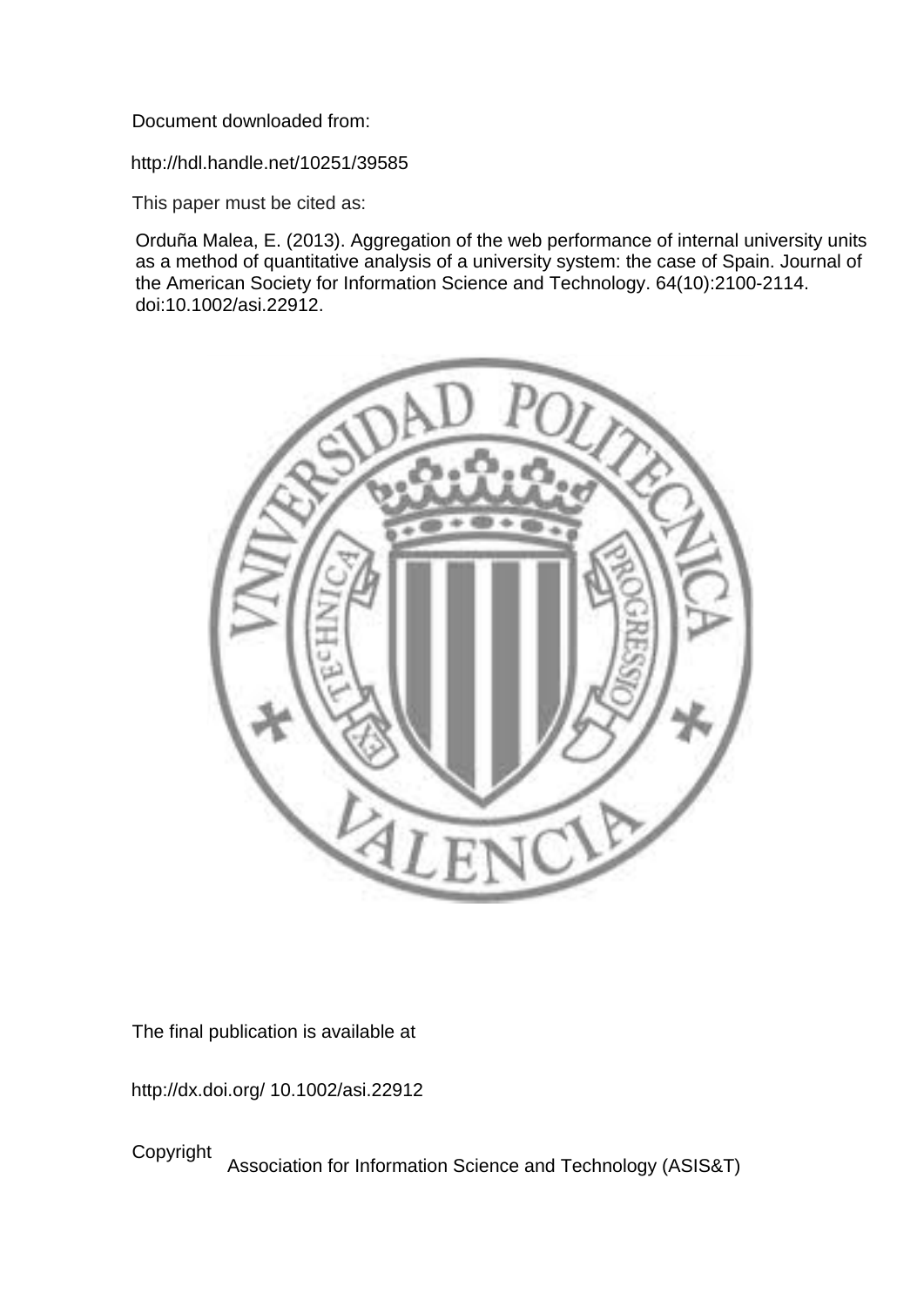# **Aggregation of the web performance of internal university units as a method of quantitative analysis of a university system: the case of Spain**

#### **Enrique Orduña-Malea**

Department of Audiovisual Communication, Documentation and History of Art. Polytechnic University of Valencia (UPV). Camino de Vera s/n, Valencia, 46022 (Spain). E-mail: enorma@upv.es, Tel: +34 963879480

**Abstract:** The aggregation of web performance (page count and visibility) of internal university units could constitute a more precise indicator than the overall web performance of the universities and, therefore, be of use in the design of university web rankings. In order to test this hypothesis, a longitudinal analysis of the internal units of the Spanish university system was conducted over the course of 2010. For the 13,800 URLs identified, page count and visibility was calculated using the Yahoo! API. The internal values obtained were aggregated by university and compared with the values obtained from the analysis of the universities' general URLs. The results indicate that, although the correlations between general and internal values are high, internal performance is low in comparison to general performance, and that they give rise to different performance rankings. The conclusion is that the aggregation of unit performance is of limited use due to the low levels of internal development of the websites, and so its use is not recommended for the design of rankings. Despite this, the internal analysis enabled the detection of, amongst other things, a low correlation between page count and visibility due to the widespread use of subdirectories and problems accessing certain content.

**Keywords:** webometrics, link analysis, count analysis, web indicators, universities, internal entities, academic units, rankings, Spain.

# **Introduction**

Whichever research method is used to analyze university performance (bibliometric, cybermetric, economic, etc.), the raw data obtained, if taken on their own, are not sufficient, either to describe the object of study (the university), or to draw conclusions about a particular aspect of study (performance, the relationship between variables, underlying causes, and so forth). The results need to be compared and, in order to do this, it is essential for them to be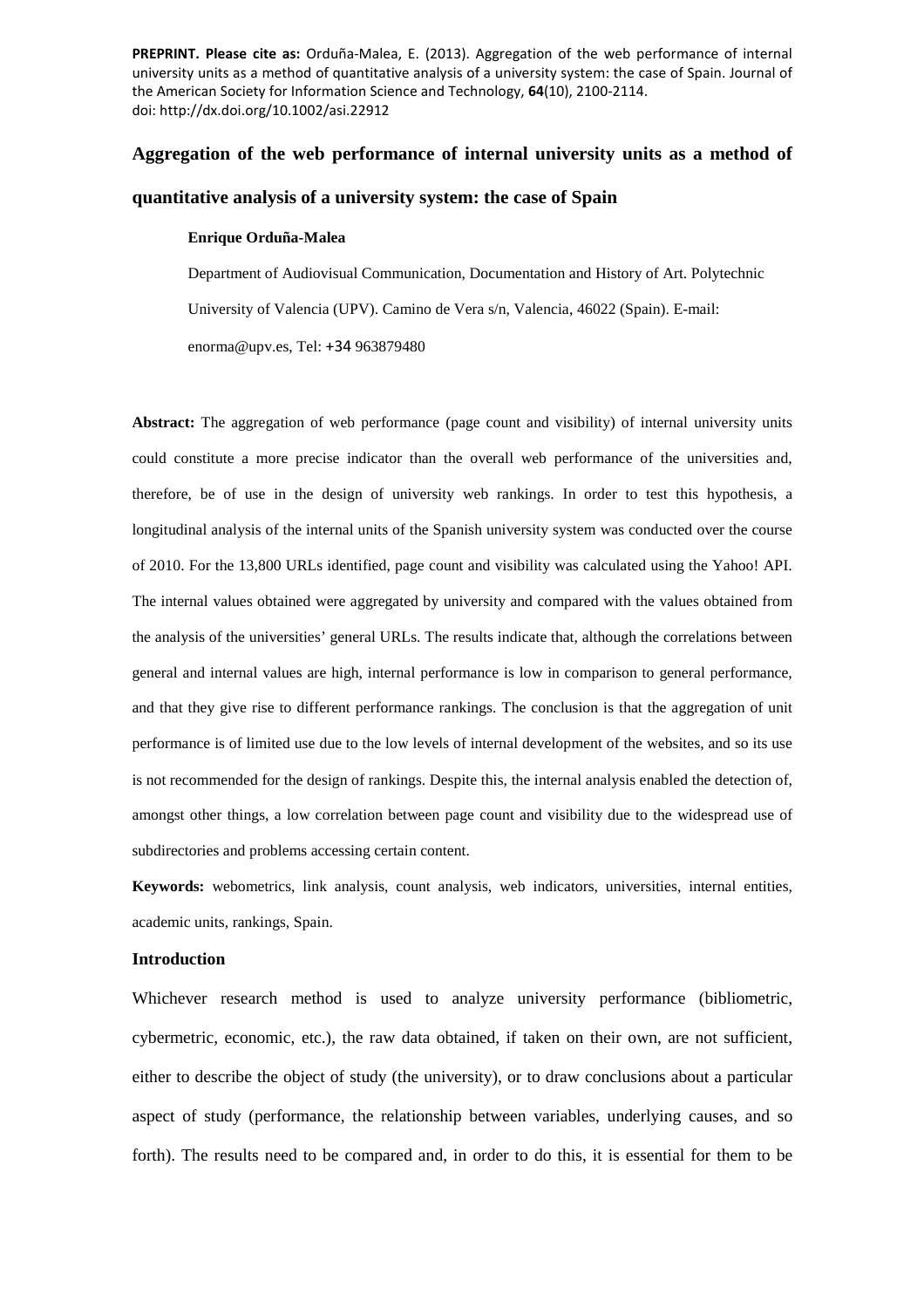appropriately visualized. Therefore, in order to assess, we must first compare. The data obtained are relative units which require reference values in order for their magnitudes to be understood. The analysis of just one university would be meaningless: the results obtained for one university must be compared with the corresponding data for other universities in order to contextualize the magnitudes in any quantitative analysis.

In this regard, rankings are tools which enable us to visualize any research results comparatively. This technique consists of making a list of items which are ordered on the basis of a non-trivial criterion. Each item is characterized by a set of attributes (which are assumed to be essential to any description of the entity concerned), which are then used to obtain a final value, the criterion used to order the entities involved (Orduña-Malea, 2012).

The simplicity, ease of comprehension and the impact for those who view such rankings have ensured that they have become one of the most widely used tools in the dissemination of the results of university analysis over the first decade of the  $21<sup>st</sup>$  century (Usher & Savino, 2007; Delgado López-Cózar, 2012). However, despite the advantages of rankings, their creation poses problems when one seeks to incorporate characteristics reflecting the multidimensional and diverse nature of organizations (which universities are). This situation has led to the appearance of different approaches to the creation of university rankings.

This first of these approaches aims to integrate the different attributes reflecting the multidimensional and diverse nature of each ranked organization. Adherents to this school include the ARWU ranking of Shanghai,<sup>1</sup> the Ranking Web of Universities,<sup>2</sup> and the HEEACT ranking of Taiwan.<sup>3</sup>

A second approach is critical of the above and opts for the creation of an independent ranking for each attribute measured (known as multi-ranking), thereby avoiding the use of combined indicators and offering partial rankings for the characterization of the university as a whole. The Scimago Institutions Rankings  $(SIR)^4$  Leiden University's bibliometric ranking<sup>5</sup> and the Japanese Daigaku ranking<sup>6</sup> exemplify this approach.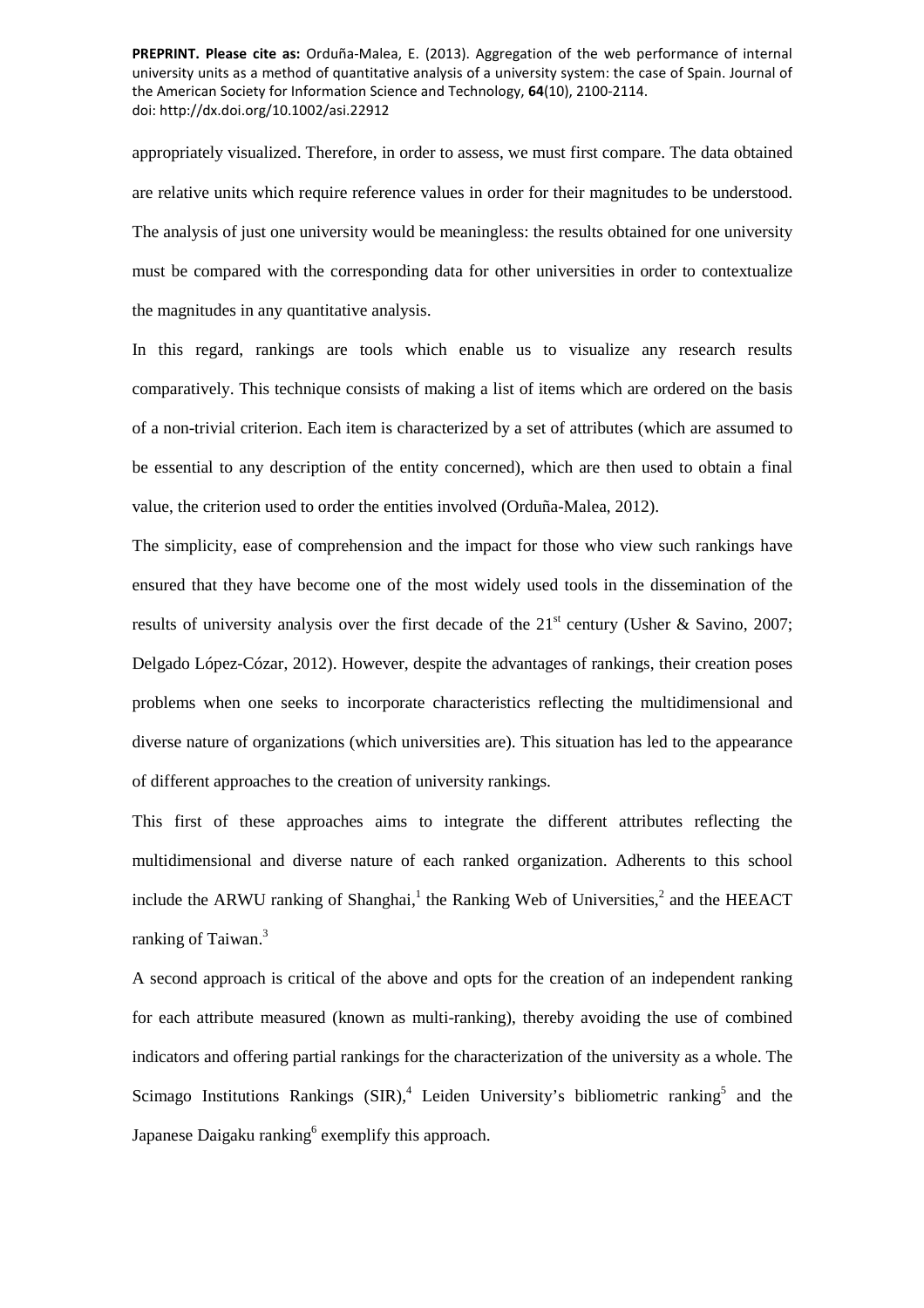The third approach focuses on thematic rankings. These are a specialization of bibliometric rankings and, regardless of whether a single final score is used, or several (one for each indicator), they are characterized by their focus on a specific thematic area. Examples include the ISI Rankings of Spanish Universities according to Fields and Scientific Disciplines (currently known as I-UGR). $^7$ 

The main characteristic of the fourth approach is that one can generate a personalized ranking: the users actively participate in the material visualization process, choosing the universities, criteria and weightings. The concept of ranking is also somewhat diluted, moving towards other forms of non-ordered visualization based on groupings or clusters. Examples of this are the German CHE university ranking<sup>8</sup> and the Taiwanese College Navigator.<sup>9</sup>

Finally, there is a fifth approach, the main feature of which is a change in the unit of analysis, so that instead of measuring universities, they measure and compare various university units, such as departments or research groups. The Tilburg University Economic Schools Research Ranking<sup>10</sup> and the Global Ranking of Political Science Departments (Hix, 2004) follow this method.

All of the aforementioned approaches present various methodological problems. Rankings with overall scores use combined indicators which, from a mathematical point of view, have a series of insurmountable conceptual problems (Glänzel & Debackere, 2009). The drawback of multirankings is that the resulting rankings are incomplete and partial, from which the overall effectiveness of the universities cannot be inferred; thematic rankings suffer from similar problems. Personalized rankings, despite their undeniable advantages and usefulness as information resources, are not true rankings formally or structurally (Orduña-Malea, 2011).

The rankings of university units merit special attention: firstly, precisely because they do not list universities, but certain institutions; and secondly, because they have the advantage of providing greater detail and precision, as they focus the analysis on the performance of specific entities. They are therefore effective in detecting centers of excellence (and also of weakness) in universities, which remain hidden when the analysis is of a general nature. For example, Neri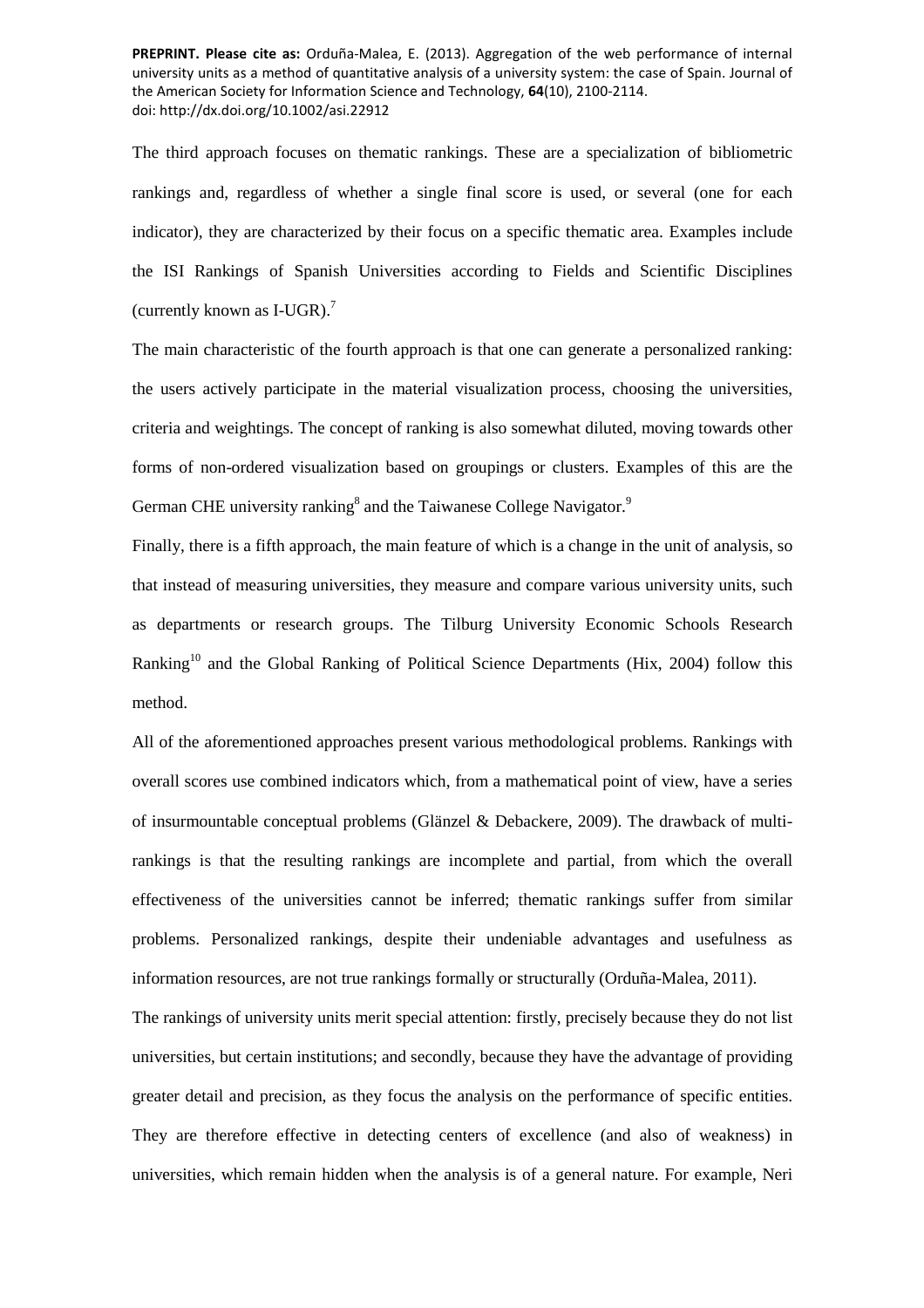and Rodgers (2006) created a ranking of economics departments of Australian universities and they found that productivity was highly skewed within the departments. Furthermore, the detection of lower-performing units enables the identification of institutions with different missions and objectives (not just scientific ones). This may assist in the determination of certain characteristics reflecting the diverse nature of the university, enabling in turn the overall performance of the university to be described with greater precision.

However, the creation of university rankings using an analysis of their internal units presents certain additional methodological problems (great difficulty in accessing certain information, problems with the aggregation of variables and units, etc.), as well as being more demanding in terms of effort and time. In this respect, the application of cybermetric techniques offers a series of advantages for the analysis of internal university units:

- If the university and its different constituent units have a website and the hierarchy existing between them is sufficiently clear in their corresponding URLs, then it becomes possible to measure the same set of indicators at different levels of analysis.
- Moreover, the dynamic character of the Internet, the functioning of search engines (the fundamental tools for the collection of cybermetric data) and the scales of these indicators (at higher levels of magnitude than the bibliometric indicators) contribute to making ranking an appropriate technique for the description of the relative impact of the different units studied (Aguillo, Granadino, Ortega, & Prieto, 2006).

However, the great majority of cybermetric analyses of university units focus more on the specific performance of these units (and on the behavior of diverse indicators at various levels), than on their use in the creation of university rankings. The most studied internal academic unit in the literature is the department: Thomas and Willet (2000) studied departments of librarianship and information science; Tang and Thelwall (2003) US history departments; Li, Thelwall, Musgrove, and Wilkinson (2003) British computer science departments; Tang and Thelwall (2004) psychology and chemistry departments; Li, Thelwall, Wilkinson, and Musgrove (2005a; 2005b) Physics, Chemistry and Biology departments from Australia, Canada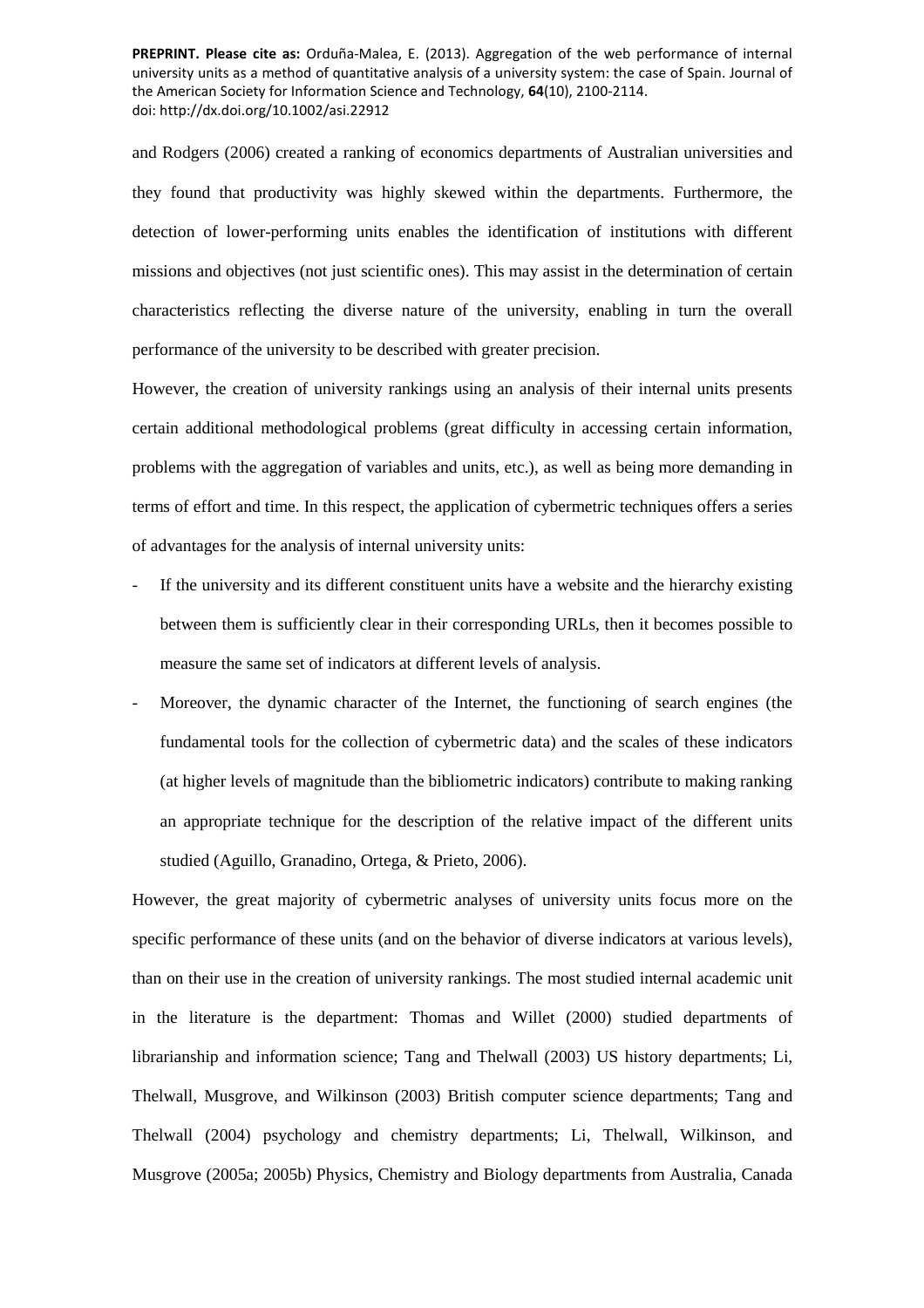and UK; and Ortega (2007) departments (and research groups) in Spain. Finally, of special interest is Li's doctoral thesis (Li, 2005) on website interlinking between departments.

Other university units studied are research groups (Thelwall, Li, Barjak, & Robinson, 2008), schools (Chu, He, & Thelwall, 2003), as well as lecturers' personal pages (Thelwall, & Harries 2004a; 2004b; Barjak, Li, & Thelwall, 2007), which are currently the object of research for part of the Acumen $11$  project.

The Cybermetrics Lab (part of the Spanish National Research Council), which is responsible for various cybermetric rankings, has also experimented with the analysis of units, specifically repositories (Aguillo, Ortega, Fernandez, & Utrilla, 2010), hospitals (Utrilla, Fernandez, Ortega,  $&$  Aguillo, 2009), business schools and research centers, although these units do not necessarily belong to university institutions. The web ranking of universities published by this same group is calculated using the universities' general URL (Aguillo, Ortega, & Fernández, 2008).

There is, therefore, something lacking in the design of university web rankings based on the aggregation of the performance of their internal units – not just of one type of unit (such as departments or schools), but of all those parts which can be considered functional units of the universities.

This aggregation procedure becomes meaningful if one begins with the premise that a link to a particular functional unit (research group, department, school, university product or service, amongst others) is more precise (from the semantic point of view) than a link leading to a university's general URL (the meaning of which is much more ambiguous). Therefore, the total number of links to a university's functional units could provide a more precise vision of that university's overall visibility. This same reasoning can be applied to any other cybermetric indicator (page count or web audience).

# **Aims and objectives**

The main purpose of this study was, therefore, to conduct a multi-level cybermetric analysis of the internal parts of a university system (that of Spain in this case) with the aim of determining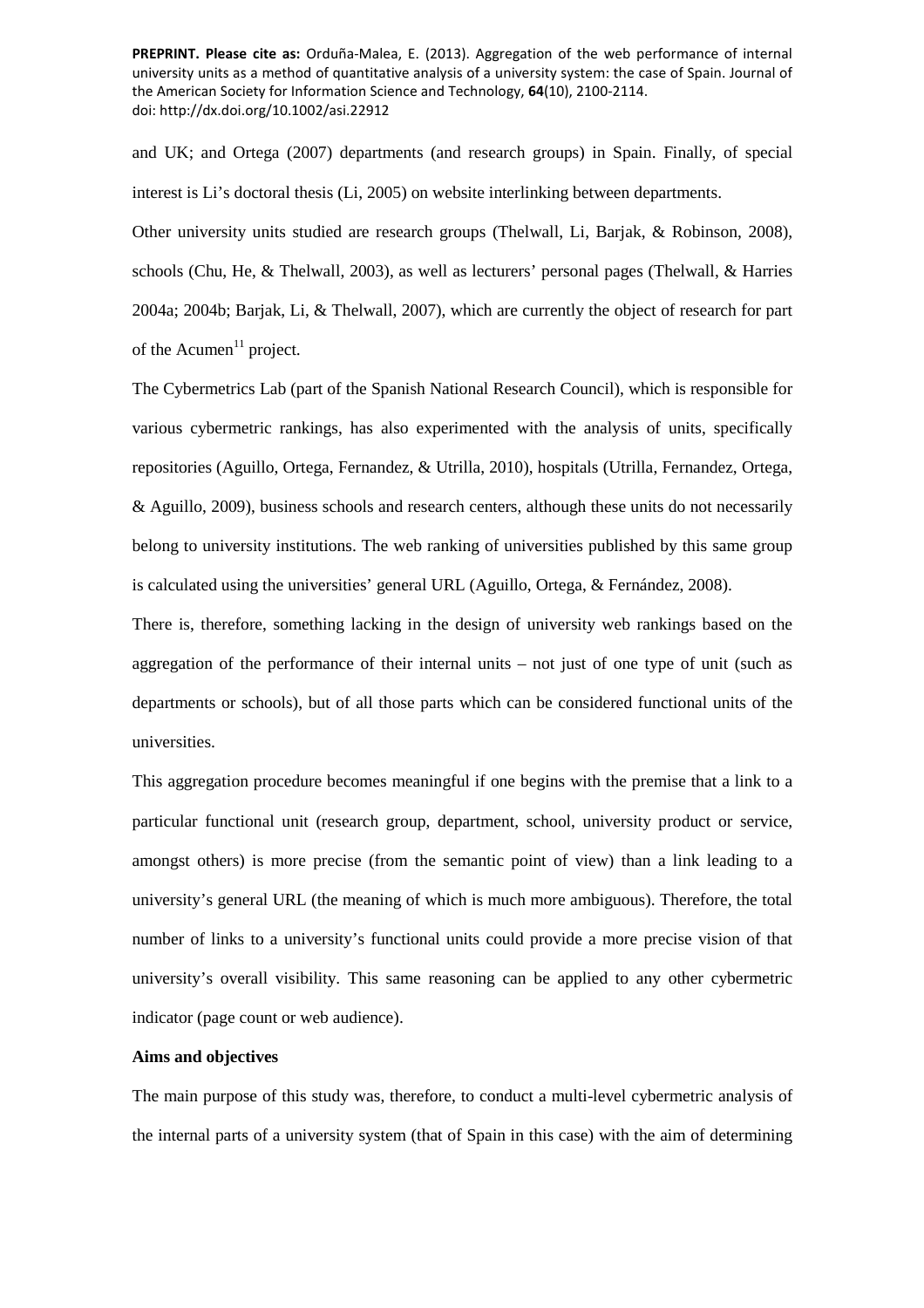whether this provides precise results (in terms of page count and web visibility) and, therefore, whether it can improve the design of university web rankings.

Complementary to this were the following specific objectives:

- To assess whether there is a very pronounced uneven distribution (whereby only a few units determine the general performance of the university) or, on the other hand, despite the existence of high-performing units, the general values for the university are not determined by the units studied.
- To determine whether the cybermetric indicators studied (Rs, Rv, WIF, r; explained in next section), and the relationships between them, behave in the same way at the internal and overall levels.
- To compare the universities' overall performance (based on an analysis of the general URL) with the aggregated performance (based on the total of the performances of each internal unit's URL) in order to estimate the degree of representativeness thereof.

In order to fulfill these objectives, two consecutive stages were necessary: the first, focusing on the study of the internal structure of universities (identification and determination of the units and a study of their characteristics), which had already been completed in Orduña-Malea (in press), and a second stage centering on the application of cybermetric indicators to the units identified, along with the aggregation and analysis of the results. It is this second stage which this study is concerned with.

# **Methodology**

For the purposes of clarity, the process by which the sample data (units and URLs) were obtained is explained first of all; next, the process of cybermetric data collection; and finally, the process used for the statistical analysis of the obtained data. It should be noted that the process by which the sample data were obtained is identical to that followed in Orduña-Malea (in press). This is detailed again here in order to contextualize the data examined and facilitate understanding of the present study.

#### *Data collection*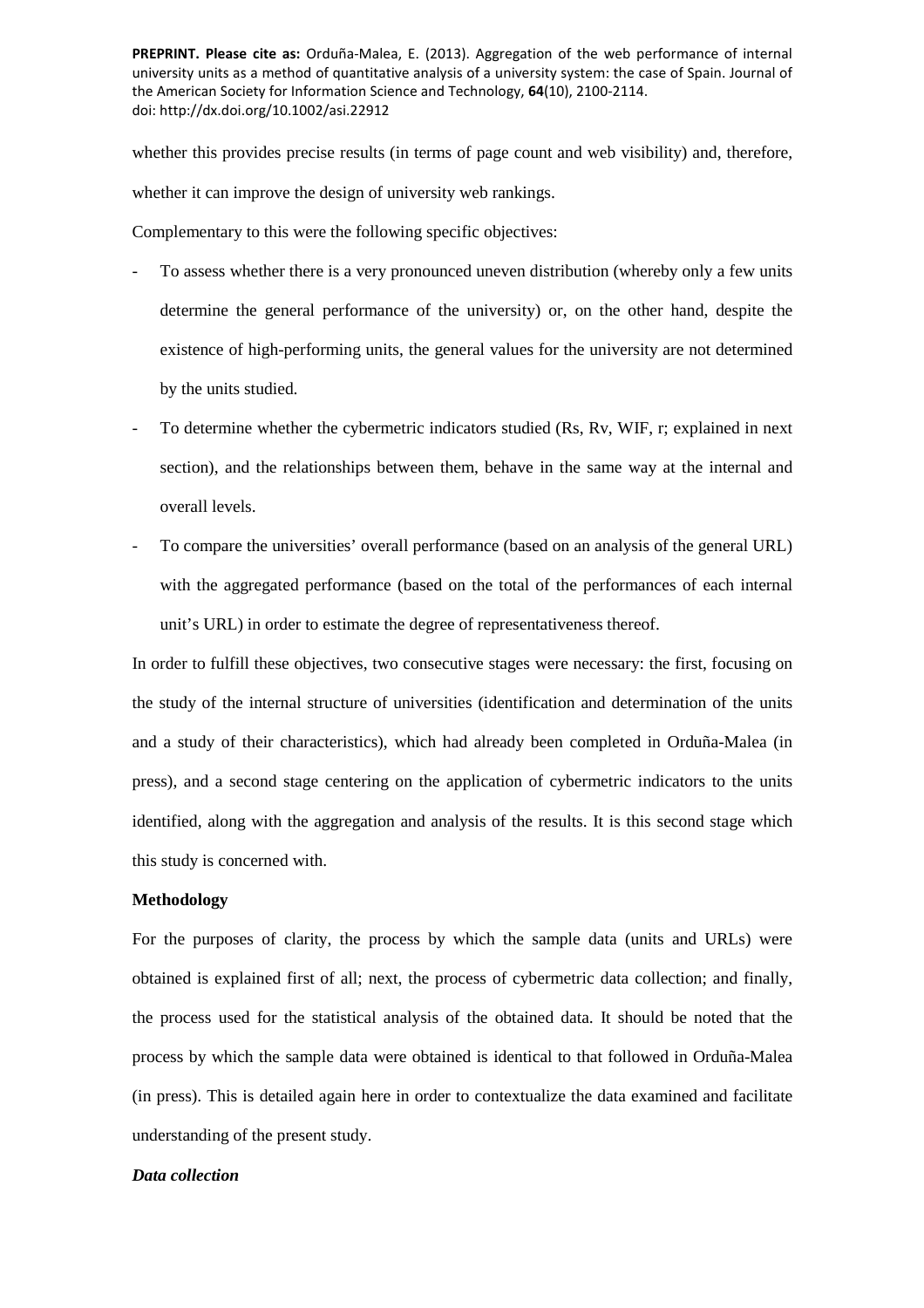Firstly, the universities to be studied were identified and then the internal units of each were determined.

#### *Universities*

In 2010, the Spanish university system consisted of 76 universities (public and private). The official list of universities (and corresponding URLs) can be obtained from the Spanish Ministry of Education<sup>12</sup> and the *Conferencia de Rectores de las Universidades Españolas* (CRUE, the Committee of Vice-Chancellors of Spanish Universities).<sup>13</sup>

Apart from the official URLs (those indicated in the official sources consulted), the existence of "alias" domains were found (those that have the same second-level domains, but a different toplevel domain; for example: "ub.es" and "ub.edu"), as well as "alternatives" (those with different second-level domains; for example: "upcomillas.es" and "upco.es") at different universities. The decision was therefore made to compile all these URLs (by surfing the internet and using search engines), as other sites might link to them and they might house relevant information.

# *University units*

The first step was to establish the internal structure of the universities according to their activities. In this case, the following activities were considered: teaching, research, knowledge transfer, services and administration. These activities demonstrate the multidimensional nature of universities. Apart from the three classic activities, two complementary activities were added (services and administration), and, while they are not the primary objectives or part of the mission of the institutions, they do enable the university to function correctly; they are also liable to generate a large quantity of online documentation.

Having established these fundamental activities, the different types or categories of unit associated with each activity were identified, as can be seen in Table 1. The types of unit were divided up according to their nature, into institutions (for example, departments or research groups) and products (for example, repositories or blog platforms, etc.).

#### *Insert Table 1 here*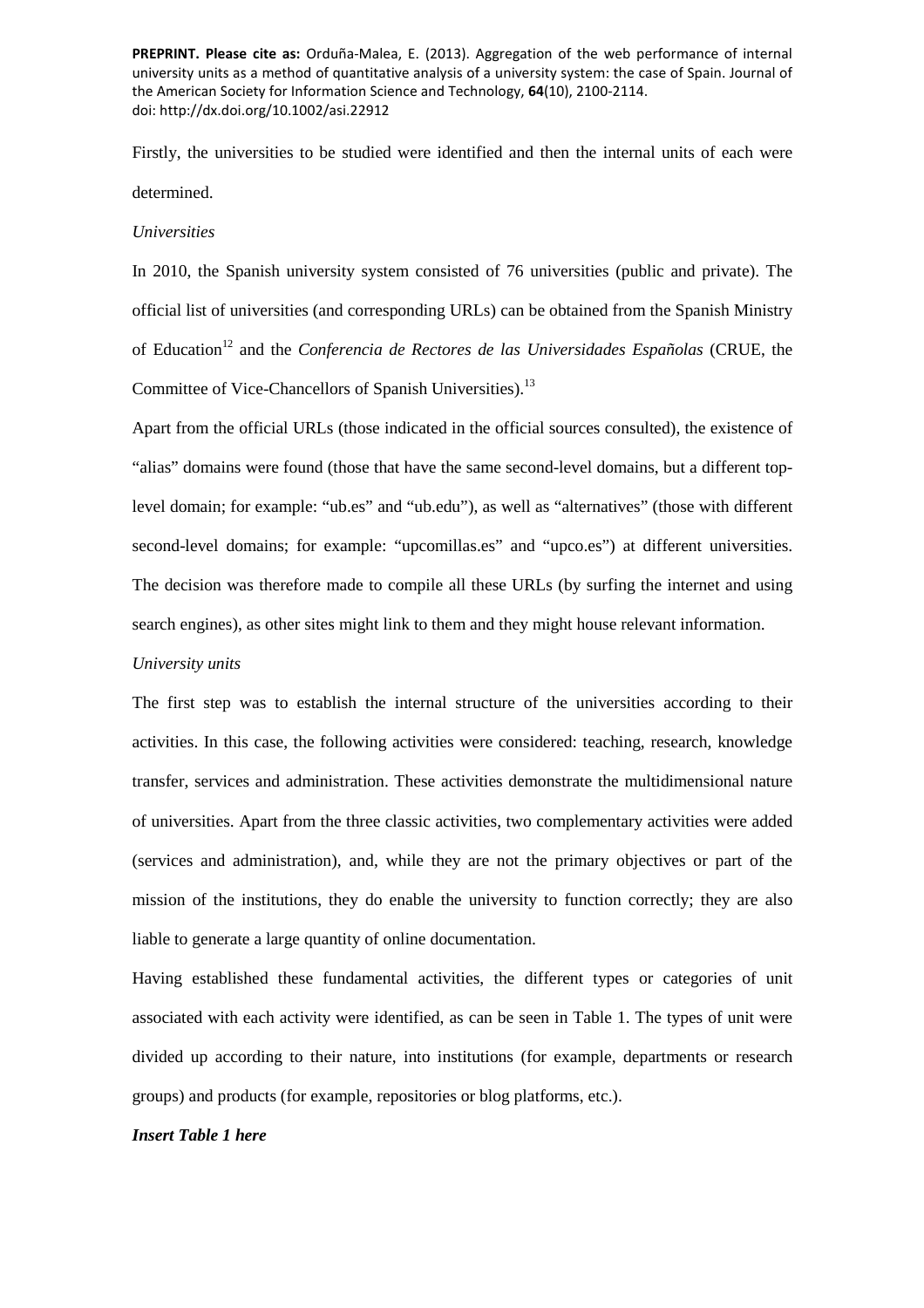Finally, 23 types of entity were considered (17 types of institution and 6 types of product). In the case of the institutions, only those whose creation was regulated and legislated for were chosen. With regard to the products (and after an initial stage of exploration) only those present in at least ten different universities were taken into consideration (at the time this research took place, 2010) and which were liable to generate large quantities of documentation.

The internal units were located by means of manually browsing within each website, checking the existence of each unit identified and that the unit had been correctly assigned to the appropriate type. The unit of analysis was established at the "website" level, so that only those URLs (and therefore their corresponding units) that met the following criteria were used:

- Each unit had to correspond to a subdirectory or subdomain within the general academic web domain. This eliminated from the analysis all of those units with domains external to the official university domain and all those that consisted of a single webpage (a single HTML or XML file).
- The URL which identified the website could not be dynamic (non-user-friendly), due to the problems that such URLs posed for the measurement process.

The URLs of all the units that met these criteria were compiled, including the different aliases and alternative domains found –as was the case at the general university level.

In the case of redirections between these domains, the following steps were followed:

- If a valid URL (A) redirected to another non-valid URL (B), the first was taken into account, as it can be linked to external sites, but the second URL was not.
- If a valid URL  $(A)$  redirected to another valid URL  $(B)$ , both were taken into account.
- If a URL did not work or did not direct to any resource (a broken link), but it was syntactically valid, it was taken into account.

The search, gathering and standardization process (both of units and URLs) was initially carried out between January and March 2010. This process was updated on three further occasions (in June, September and December 2010), to gather new data and correct possible errors. The sample obtained was finally composed by 7,391 internal units (divided into 7,098 institutions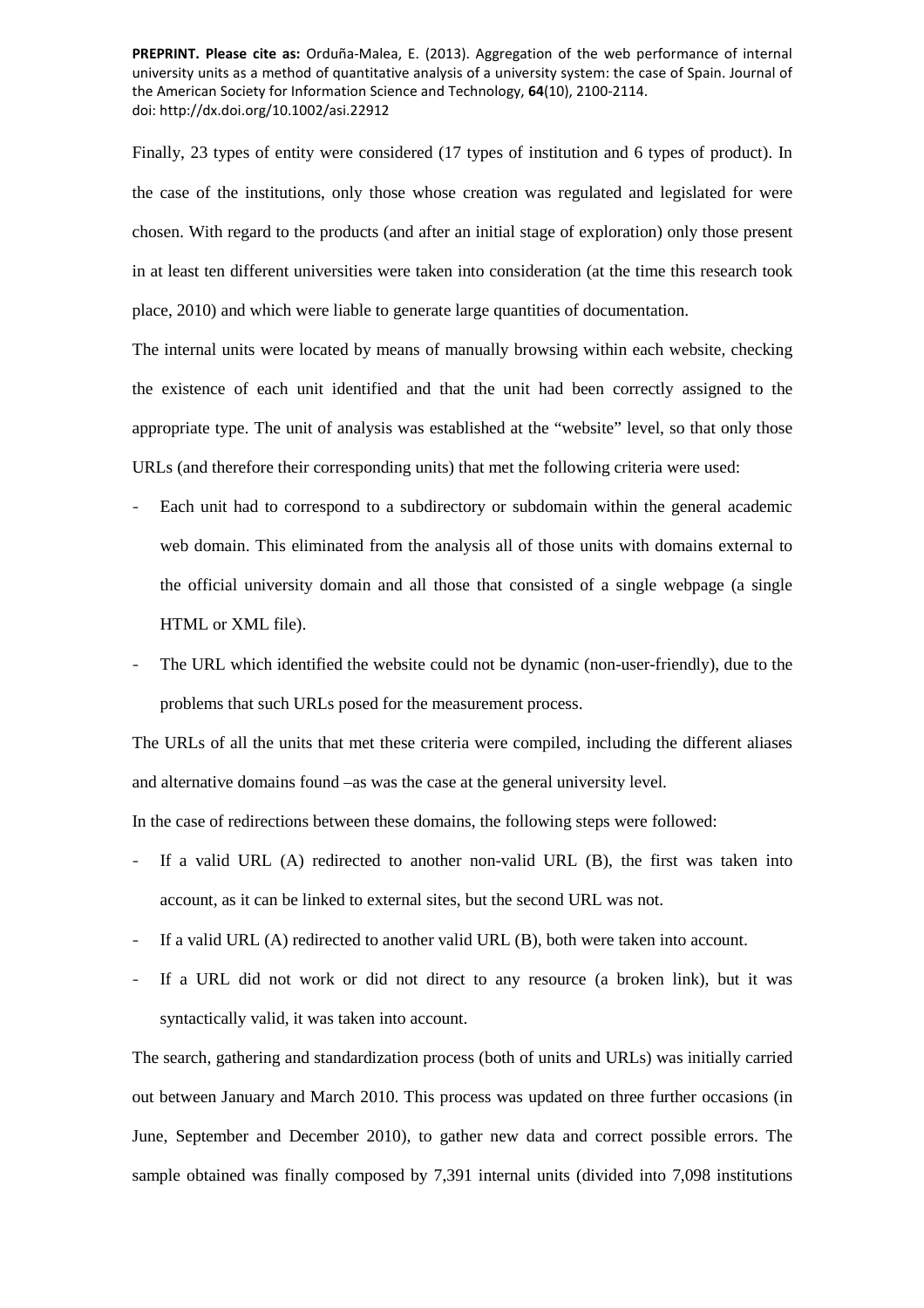and 293 products), which were represented by 13,800 URLs (13,417 corresponding to institutions and 383 to products). By way of illustration, the sample categorized according to the types of unit is showed in Table 2, specifying the number of items and their corresponding URLs (Orduña-Malea, in press).

#### *Insert Table 2 here*

# *Measurement of the sample*

For each of the URLs obtained at the previous stage, two searches were performed: for page count or size ("site:url") and visibility ("linkfromdomain:url –site:url"), every three months over the course of 2010 (in the last weeks of March, June, September and December), except for the units corresponding to archives, which were only measured from the second data collection stage onwards. All of these searches were carried out using the Yahoo! API, by means of the LexiURL application (now called Webometric Analyst)<sup>14</sup>, with all of the queries being placed into text files prior to use.

# *Sample processing*

The data obtained from LexiURL was then entered into various spreadsheets for analysis. First of all, the raw data from all the URLs (regarding both size and visibility) were scaled from 0 to 100, by means of a quotient transformation process with the aim of then being able to work with the mean relative representativeness factor for page count or size (Rs), and the mean relative representativeness factor for visibility (Rv), indicators which enable the raw values obtained for each item (university unit) to be contextualized in relation to the total value obtained by all items of the system (the Spanish university system) for a given period of time (2010).

In order to obtain the Rs value, the total page count value obtained for all the URLs corresponding to Spanish universities over the course of a month (the accumulated size  $v_{sn}$ ) was taken to be equal to 100; consequently, the value for each URL was calculated as a proportion of this. After normalizing the results, a page count percentage, proportional to the total for all the universities compiled via Yahoo! for every month (in this case, 4) in which measurements were taken, was obtained; this percentage is the "relative representativeness".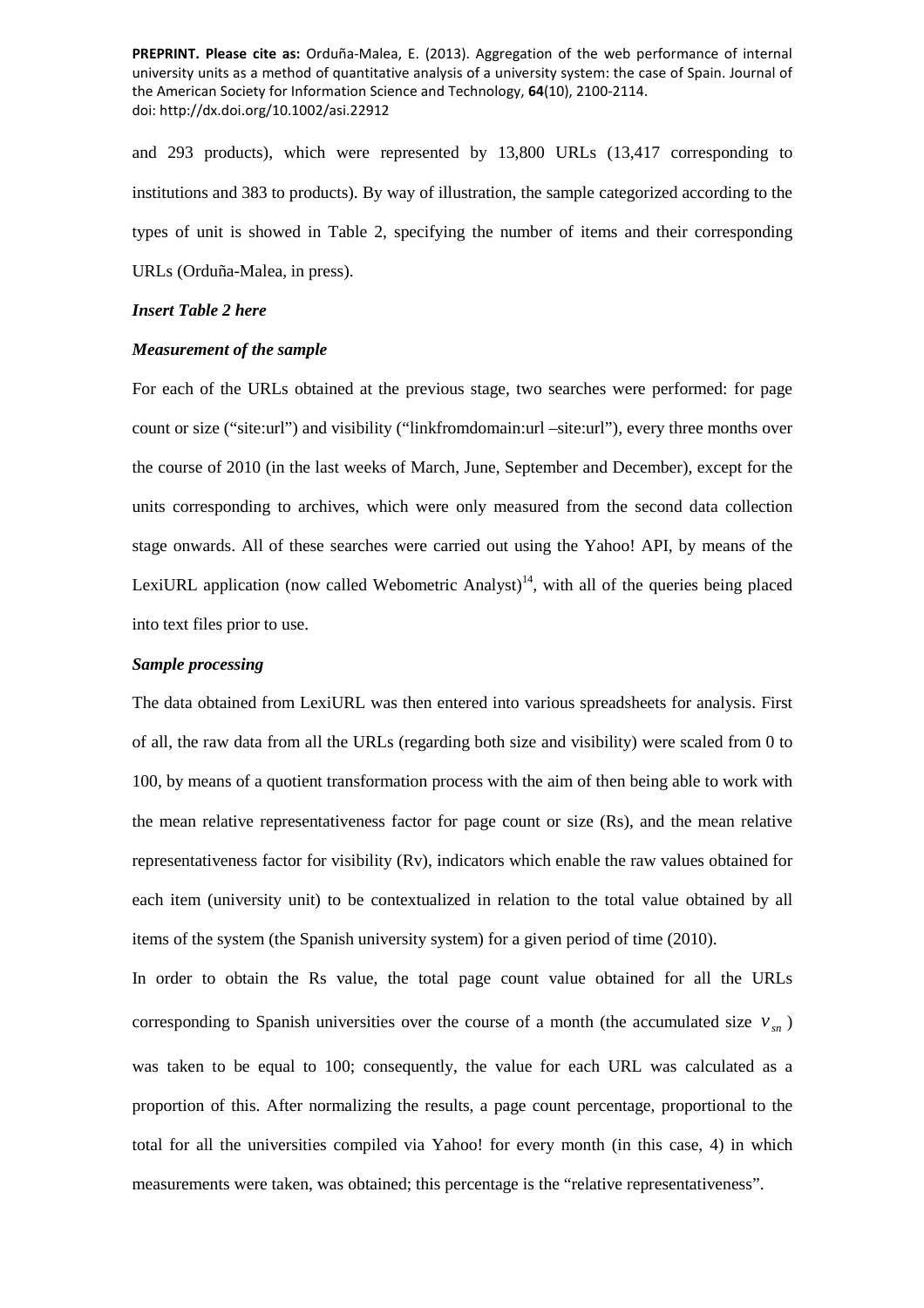Later, the mean of the  $v_{sn}$  values for each sampling month was calculated and a value between 0 and 100 was also obtained; this was called the "mean relative representativeness factor for page count or size (Rs)". This factor could be calculated for any group of the websites sampled and for any period of time. Moreover, by substituting the overall page count value for that of the number of links  $(v_{v_n})$ , the Rv value could be obtained for the same set of URLs (Orduña-Malea, Serrano-Cobos, Ontalba-Ruipérez, & Lloret-Romero, 2010).

The Rs and Rv values were calculated both for the set of universities (141 URLs) and for the university units  $(13,794$  out of  $13,800)$ <sup>15</sup>. The WIF was also calculated (at both the university and unit levels each time data were collected), along with the annual interest rate, r (%). The latter value, obtained by means of the compound interest rate formula, was used as a substitute for the statistical range in order to determine the growth rate (both in page count and visibility) for the period studied. All of these indicators and the meaning of their variables are summarized in Table 3.

# *Insert Table 3 here*

Finally, the aggregation of items was initiated, at two levels:

- At university level: the values (of page count and visibility) of the different URLs of the same university were aggregated, obtaining a single value for the page count and visibility of each university (uni\_1 aggregation).
- At unit level:
	- a) By type of unit: the values of all units belonging to the same type (including all variants) were aggregated, obtaining a single value for page count and visibility for each type (type aggregation).
	- b) By university: the values of all units belonging to the same university (including all variants) were aggregated, obtaining a single value for page count and visibility for each university (uni\_2 aggregation).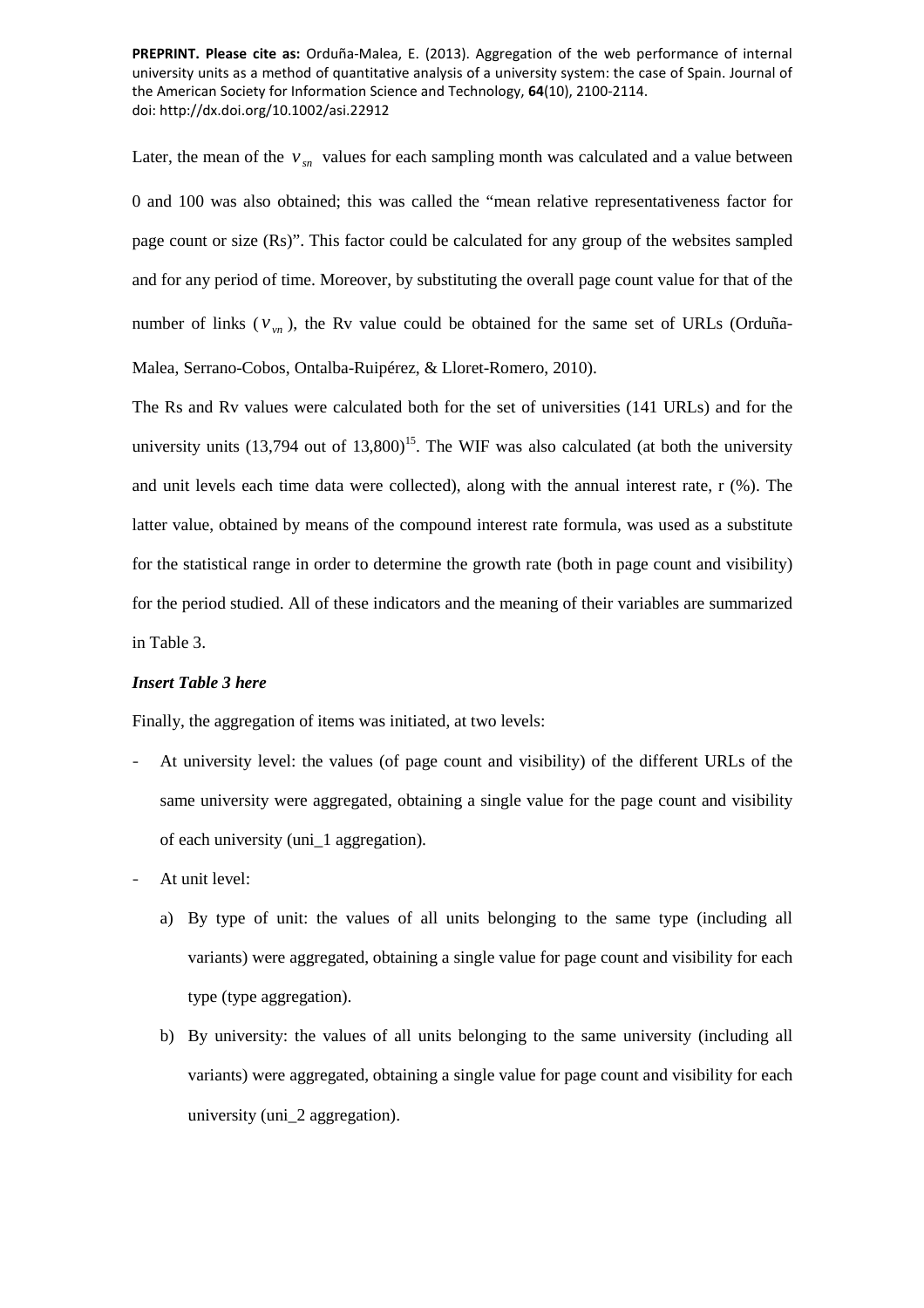For the unit-level aggregations, the Rs, Rv, r (%) and WIF values were also calculated, along with the Spearman correlations between Rs and Rv. A principal component analysis (PCA) was also carried out in order to determine the position of the aggregated units (types and universities) in relation to the page count and visibility variables.

#### **Results**

This section is divided into two: units and unit aggregations (types and universities).

# *Analysis of university units*

This section concerns the analysis of university performance (for page count and visibility), in terms of the internal units identified earlier.

# *Measurement of size*

The Dialnet service, from the University of La Rioja (UR), is of major importance, accounting for 23.43% of total representativeness. Its influence may well be greater still, as the secondplaced entity, AIPSE (*Análise e intervención psico-socioeducativa* 1, department of Analysis and psycho-socio-educational intervention 1), at the University of Vigo (UVI) shows a series of inconsistencies in the raw data which seem to point to an error or some temporary growth which was not subsequently maintained.

The importance of units can also be seen in the percentage of these entities relative to the university to which they belong, called Rs factor (uni). Apart from Dialnet (98.31% of the size of the UR), also of major significance are the library of the Complutense University of Madrid (UCM) (40.62%), the virtual campus of University of Extremadura (UNEX) (74.69%), the repository at the Autonomic University of Barcelona (UAB) (44.20%), the catalog of the University of Pablo Olavide (UPO) (68.94%), and the *Escuela Superior de Ciencias Experimentales y Tecnología* (School of Experimental Sciences and Technology) at the King Juan Carlos University (URJC) (62.55%), amongst other large units. In a complementary fashion, the Rs factor (type) enables page count to be identified according to entity type, with the most eye-catching values being those of Dialnet (87.84% of the size of all the catalogs), the UCM library (58.17% of all the libraries analyzed), UNEX's virtual campus (56.24%), and the *Centro*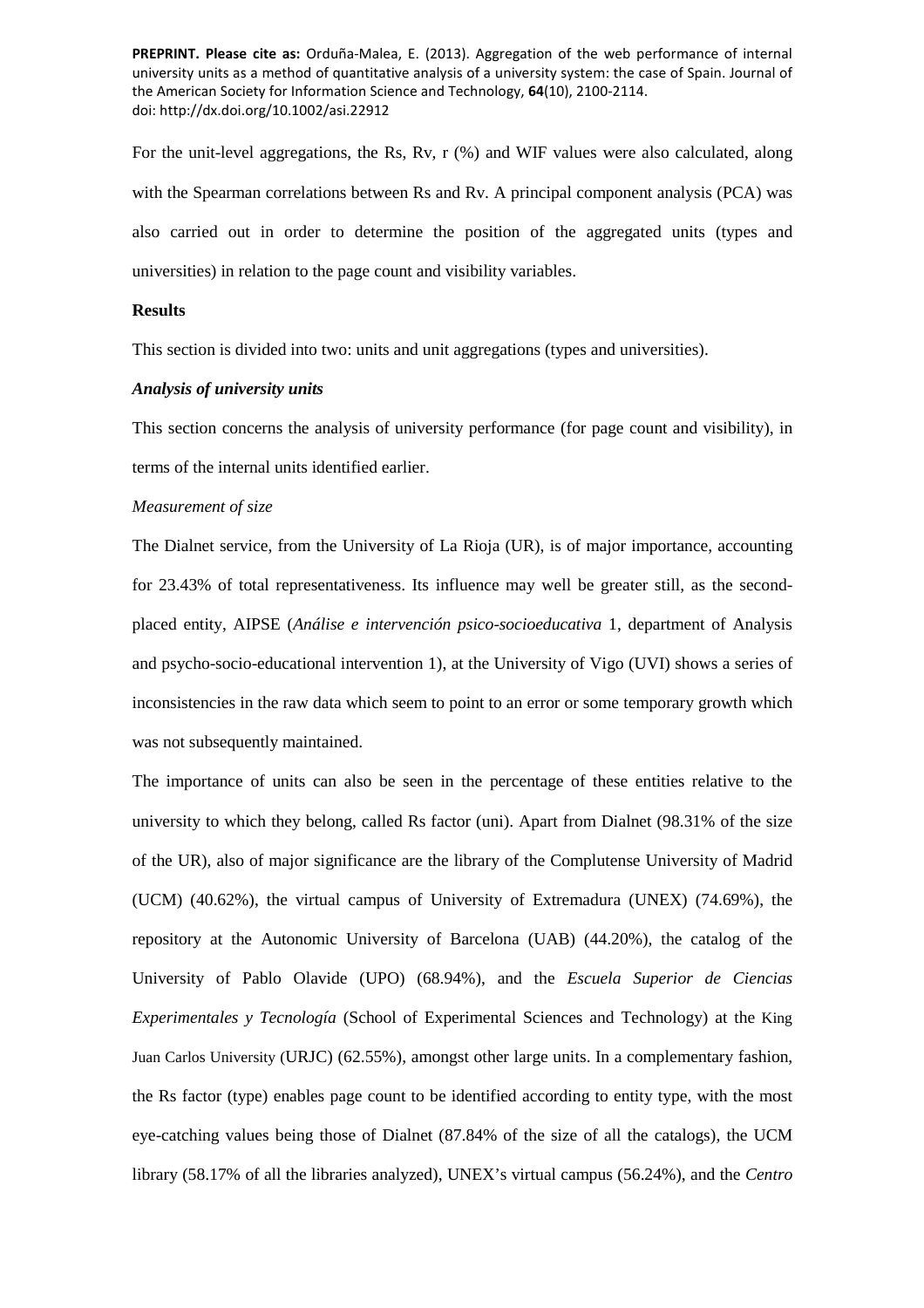*de Documentación Europea* (European documentation center) at the University of Alicante (UA) (51.63%). A detailed analysis of the top 20 units in terms of the Rs value is available in Annex I (Table I.1), where this same representativeness factor is also shown for each university it belongs to and for the type of unit.

Otherwise, the accumulated page count of the 13,794 units analyzed grew significantly during the period studied, going from 7,579,127 in March 2010, to 10,638,205 in December 2010 (taking into account the fact that archive centers were incorporated at the second data sampling stage). These data indicate an expansion of the academic space taken up by what are assumed to be essential university units.

In order to assess the growth of the units in the most appropriate way, the annual interest rate, r (%), is used. The results indicate a pronounced growth of UNEX's virtual campus (3.03%), and the UPO library catalog (3.47%), as well as the slightly negative growth of the library's digital collection at the UCM (-0.21%) and the UA's blog platform (-0.13%). The annual interest rate for each of the top 20 units according to Rs value is also offered in Table I.1 (Annex I).

Distribution by type of unit:

Figure 1 provides a graphical representation of the distribution of positions according to type of unit, and for each unit type, the number of items in the top 50, 100, 200, 500 and 1,000. It is more detailed in Table I.2 (Annex I), in which on the right one can see the percentage of the total number of items that the number of items represents for that unit type.

Although 13,794 URLs were identified, only the results for the top 1,000 positions are shown, as after this point, the results are practically 0. One can also see how the departments, faculties and research groups are the units with most items in the top 1,000, due to the high total number of items for these categories. However, analysis of the percentages shows that the repositories and blog platforms are those which obtain the best relative position. If the analysis is restricted to the top 100 (a more elitist perspective), this behavior is yet more pronounced.

# *Insert Figure 1 here*

Distribution by university: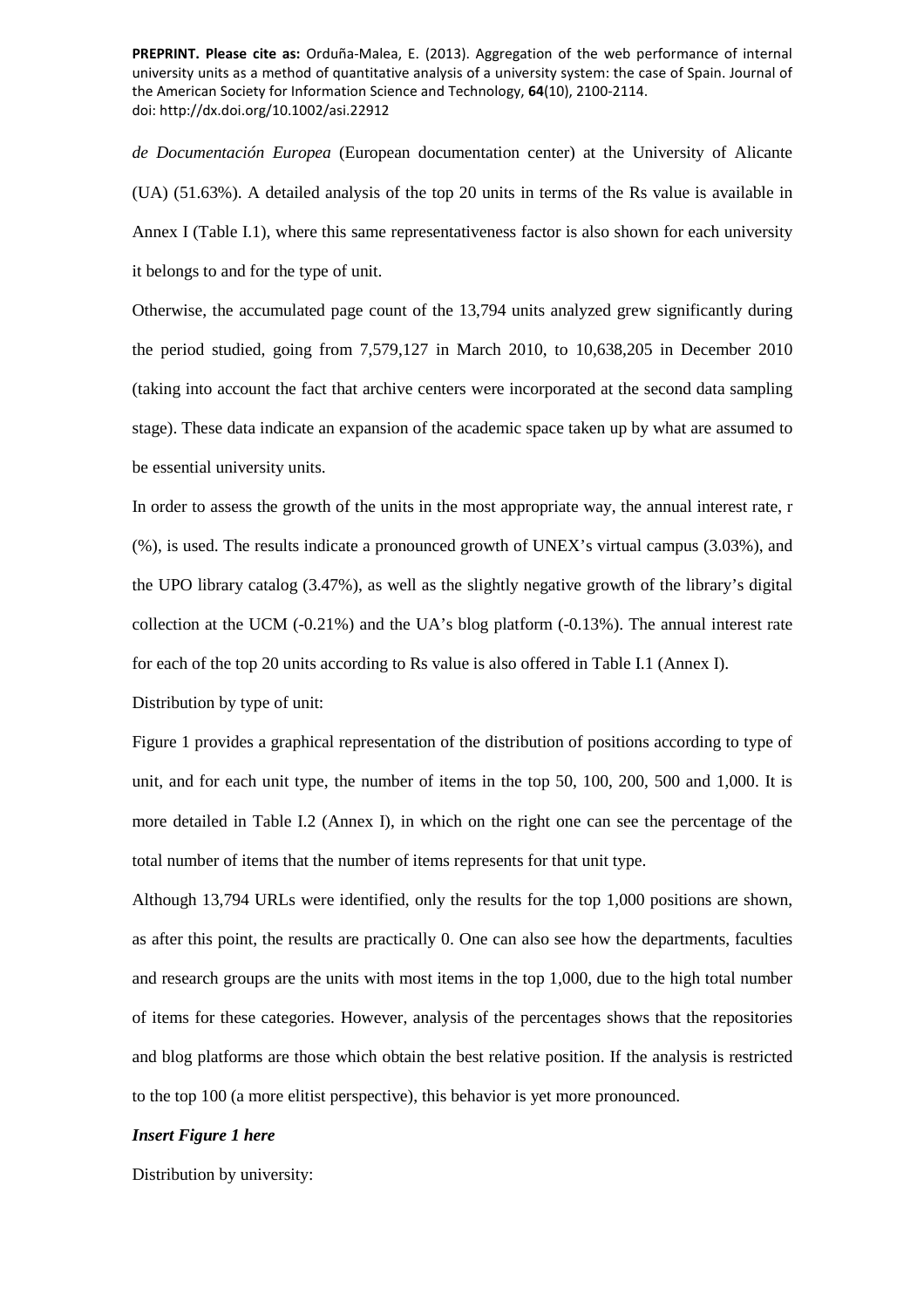The UCM is the university with the highest number of units in the top 1,000 ranking according to Rs (86 units), followed by the UA (64), the Polytechnic University of Catalonia (UPC) (58) and the Polytechnic University of Madrid (UPM) (45). The performance of these universities is very homogeneous in all parts of the ranking studied. However, there are other universities with a high number of units in the top 1,000, but with few in the upper reaches (top 100, 200 or 500). For example, in the lower half of the top 1,000, there is a high percentage of units from universities such as the University of Santiago de Compostela (USC) (going from 12 units in the top 500 to 41 in the 501-1000 range), the University of Basque Country (EHU) (going from 8 to 27), or the Ramon Llull University (URA) (going from 9 to 23), amongst others.

For this reason, greater attention should be paid to the rankings corresponding to the top 200 and the top 500, as they are neither excessively elitist (as is the case with the top 50 and top 100, which are liable to be affected by universities with few units of large size), nor excessively crude (the top 1,000 tends to highlight the number of units pertaining to each university, rather than their size).

In the lower reaches of the ranking, there are 12 universities, all of them private institutions, without a single unit in the top 1,000, whereas in the very top part of the ranking (the top 50), 25 universities have at least one unit: the UA has the most, with 7 units, followed by the UCM with 6 and the UPC with 5.

Further information about the distribution of units is offered in Table I.3 (available in Annex I), which shows the distribution of units according to the university they belong to in the top 50, 100, 200, 500 and 1,000, only for the universities with at least 10 units in the top 1,000 of the Rs ranking.

## *Measurement of visibility*

As is the case with the page count data, Dialnet is the unit with the highest representativeness value, although it is much lower than the comparative page count value  $(Rv=5.35)$ , and it is followed by the UA's *Departamento de Lenguajes y Sistemas Informáticos* (department of computer languages and systems, Rv=2.74).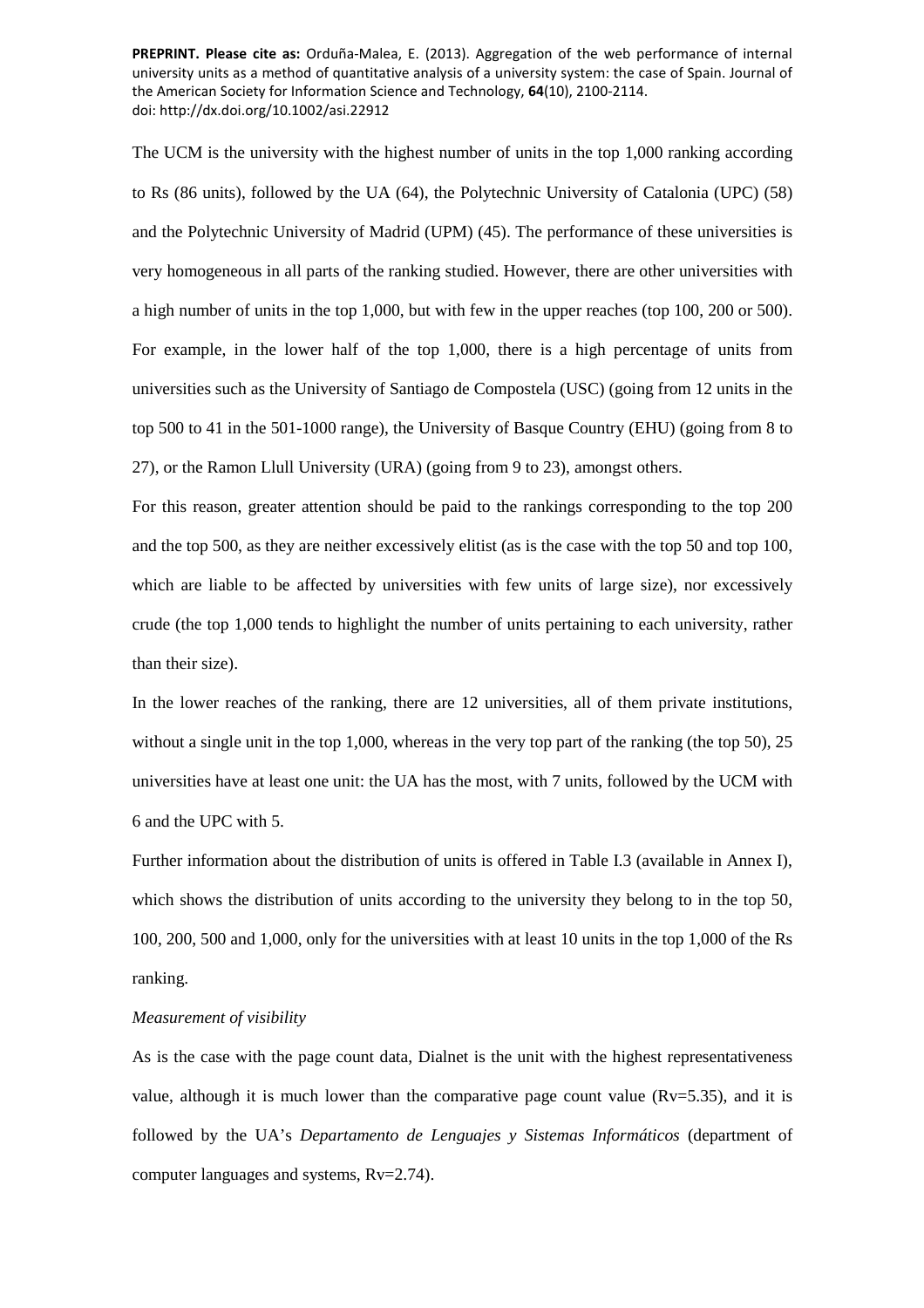With respect to the Rv values according to unit type, Dialnet accounts for, as a mean average, 56.58% of the representativeness of all the catalogs, IE Blogs (from IE University) 32.70% of the blog platforms, the Bosch i Gimpera Foundation at the University of Barcelona (UB) 54.22% of the OTRIs (Offices of Research Results Transfer), the IDEC at Pompeu Fabra University (UPF) 45% of the lifelong learning services, and the *Dipòsit Digital de Documents* (digital repository of documents, UAB) 34.07% of the repositories. These data show how many of the top units according to Rv have very high percentages in their respective categories.

With regard to representativeness (Rv) according to university<sup>16</sup>, unsurprisingly, high values are also observed. If top 20 units according to general Rv are taken into account, only one of these, belonging to the University of Murcia (UM), has an Rv (uni) value lower than 10. Using mean values, Dialnet accounts for 97.61% of the UR's links, IE Blogs 76.08%, and the UA's department of computer languages and systems 48.09%, reflecting a very uneven distribution at these universities. The data also reveal some unexpected behavior a priori, such as the poor performance of the departments (only 2 in the top 20) and the research groups, whose first item appears in 30<sup>th</sup> place (*Grupo de Estructuras de Datos y Lingüística Computacional I*, Data structures and computational linguistics I research group, at the University of Las Palmas de Gran Canaria (ULPGC), with Rv=0.44.

A total of 5 units belonging to university libraries appear in the top 20, although the first of these (the Library of the UPC 5; "bibliotecnica.upc.es"), demonstrated a significant decrease over the course of the study period  $(r=1.14\%)$ , countered by an increase on the part of the Library of the UPC 4 ("bibliotecnica.upc.edu"), with very rapid growth in December (r=2.74%), constituting a clear example of a change of policy regarding the use of multiple domains. Other irregular behavior (in the top 20) was detected in the case of the Bosch i Gimpera Foundation (with a disproportionate representativeness value in June), and the La Salle School 1 (high representativeness in September).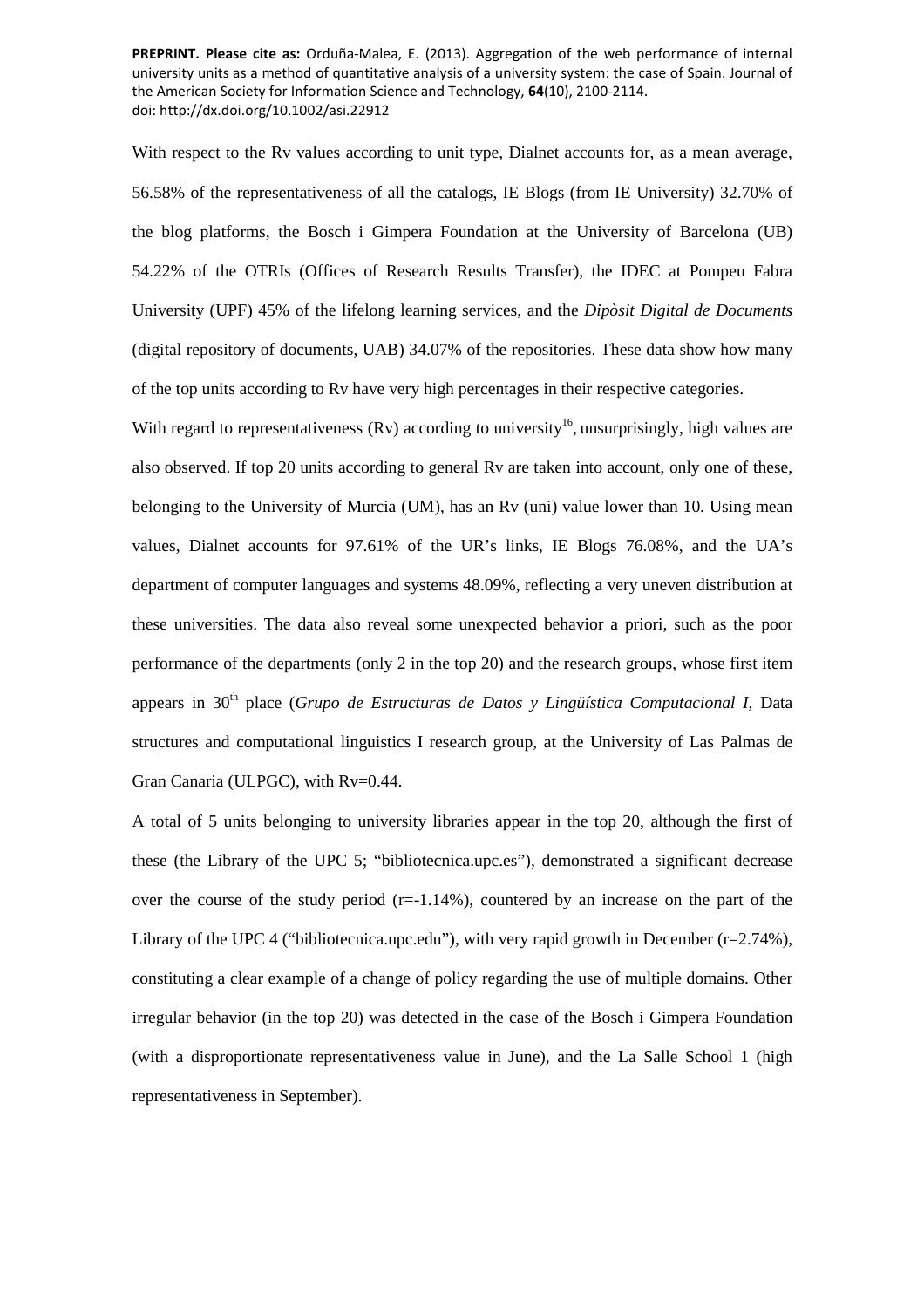Finally, blog platforms and libraries appeared prominently (when compared with their page count), which points to the great ability to attract links on the part of entities of this type in the Spanish academic system.

The accumulated quantity of external links, just as with the page count measurements, also increased significantly, from 1,944,877 in March to 2,322,631 in December. Table II.1 (Annex II) expands this information by including the 20 university units with the highest mean representativeness factor (relative in this case to visibility, Rv), as well as the total values accumulated by the 141 URLs of the university system.

# Distribution by unit type:

Distribution by unit type is shown graphically in Figure 2. A basic analysis reveals high performance by key institutions (faculties, groups, departments and schools). In any case, these results must be contextualized by the total number of units by type. A percentage analysis demonstrates the high performance of some products (catalogs, blogs and repositories) although the raw values were lower than expected. Also notable are the poor performance, in percentage terms, of the research groups (only 3.10% are in the top 1,000 places), and the good results obtained by the libraries (8 units appear in the top 50). All percentage data for each unit type is additionally available in Table II.2 (Annex II).

# *Insert Figure 2 here*

# Distribution by university:

In this case, universities from Catalonia predominate, occupying the first 4 positions. The UAB (61 units in the top 1,000) stands in the first position, followed by the International University of Catalonia (UIC) (52), UPC (51) and UB (48). Nonetheless, the value for the UIC is artificial, as most of its entities figure between top 500 and top 1,000, given the multiplicity of domains. The behavior of the UCM (the university with the largest overall size) is of special interest: it has no unit in the top 20 for Rv (and only 2 in the top 50), despite having several units (such as the institutional library and repository) which are among the largest in page count (showed previously in Annex I, Table I.1).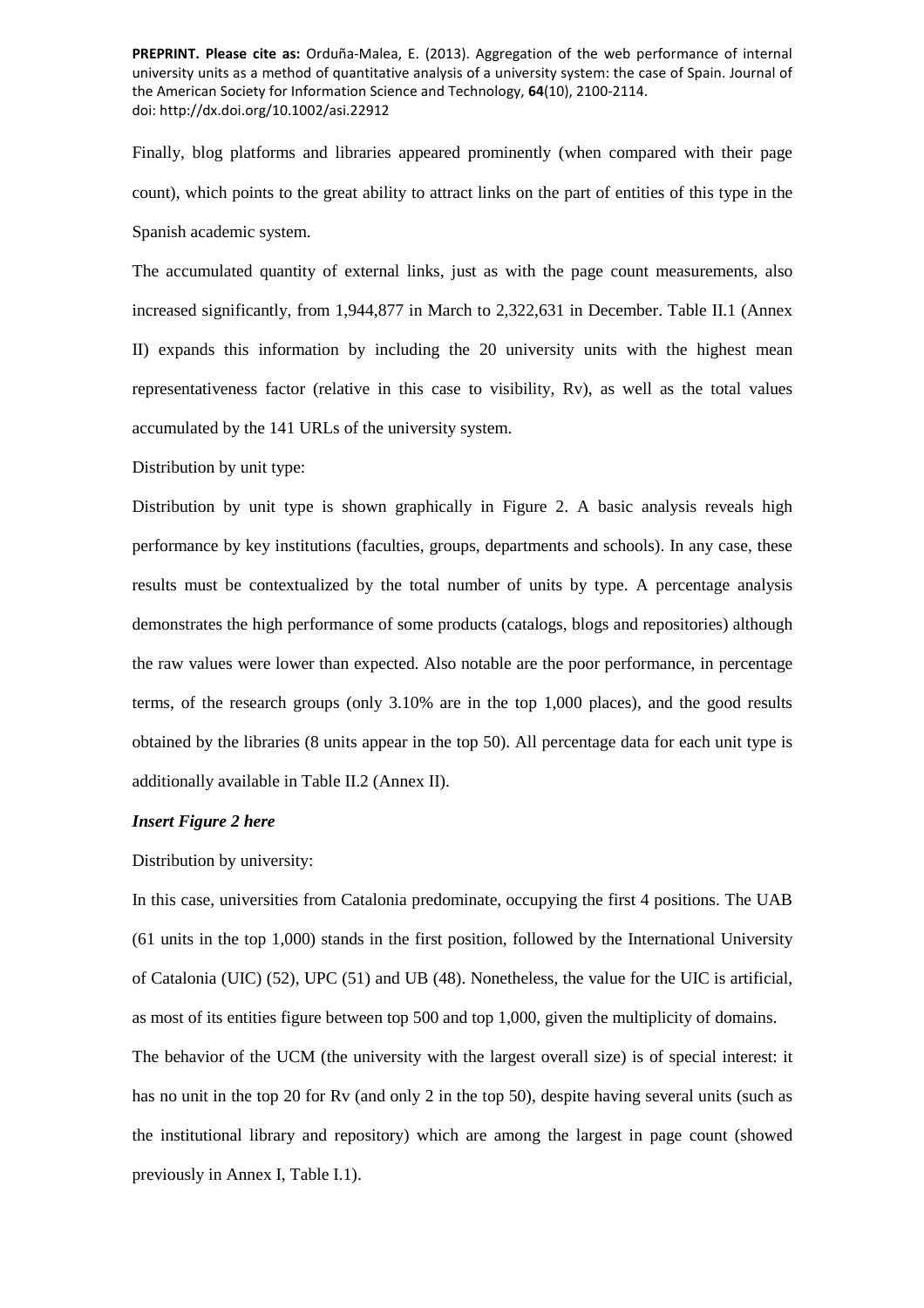The performance of the private universities is also poor. Of the 15 universities with no units in the top 1,000, 14 of these are private universities. At the very highest level (top 50), and as with the Rs ranking, 25 universities have at least 1 unit, with the UB leading the way with 6, followed by the UAB and the UPC with 4 each.

The complete distribution of units according to the university they belong to (in the top 50, 100, 200, 500 and 1,000) is available in Table II.3 (Annex II), only for those universities with at least 10 units in the top 1,000.

#### *Comparison of size and visibility data*

The correlation between the Rs and Rv values for the total number of units studied (13,794) is high (R=0.704). However, as was remarked earlier, only approximately 1,000 units achieved significant results (in the case of both page count and visibility), so that the many units with no results distort this value. In order to avoid this effect, the correlation was recalculated by taking into account only the top 1,000 units for Rs (the units of greatest size), obtaining a notably lower value (R=0.422). If Dialnet is also excluded from the analysis (due to the influence it may have), the resultant correlation is lower still (R=0.417).

Figure 3 shows the dispersion between the Rs and Rv values (1,000 units with a superior Rs, excluding Dialnet), revealing the weak correlation between the two variables, which is influenced by the extreme values for page count (department of computer languages and systems) and for visibility (department of analysis and psycho-socio-educational intervention 1) of some units.

## *Insert Figure 3 here*

The observed weak correlation indicates that the units of greatest size are not those that are most linked to. This observation is confirmed by the low web impact factors of the units of greatest size, which also remain stable over time (for example, Dialnet has a WIF=0.05 both in March and December). Despite the fact that the WIF is of no use in assessing the performance of units at an individual level, it does serve to indicate, overall, an anomaly in the system visibility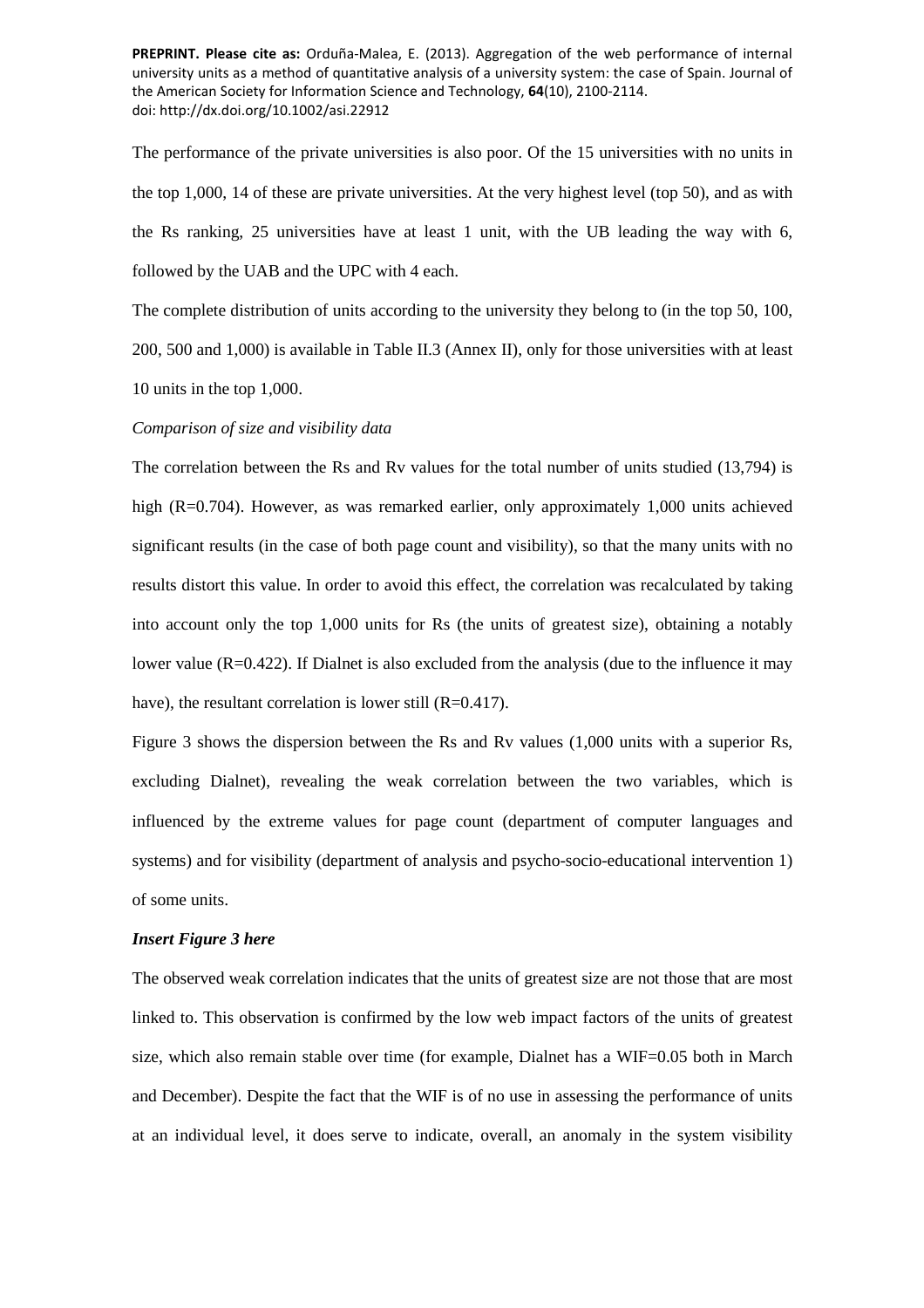values. Thus, 41 units have a WIF over 500 (and 150 have a value over 100), which clearly reflects poor performance in terms of visibility.

For illustrative purposes, Table 4 includes the units with the greatest asymmetries between page count and visibility data (due to higher or lower visibility with respect to size). Additionally, the WIF trend for the 20 larger units is available in Table III.1 (Annex III).

# *Insert Table 4 here*

# *Analysis of the unit aggregations*

In this section the results of the aggregation of university units are presented, for both unit type and university.

# *By unit type*

With regard to page count, the catalogs and departments take up almost half of the representativeness between them (26.53% and 20.92% respectively). The other units are considerably further behind (7.65% for the research groups and 7.04 for the schools). In any case, the performance of the departments and research groups can be attributed to the long tail generated by the large quantity of items for these units, and not so much to the existence of large research groups or departments.

Regarding visibility, in this case the relative representativeness is more evenly distributed. It is important to note that the top positions are occupied by institution-type units (departments, faculties, research groups and schools); with regard to products, blog platforms are particularly prominent.

In order to complement these results, the aggregated raw values for each type of entity (for both page count and visibility) are provided in Annex IV. The corresponding relative representativeness factors, the annual interest rate, r (%), and WIF values are included as well.

Figure 4 shows the results of the principal component analysis for the aggregated units. Despite the fact only two variables were considered (page count and visibility), the graph enables the distribution of the unit types to be visualized two-dimensionally, as well as their relationship with each component.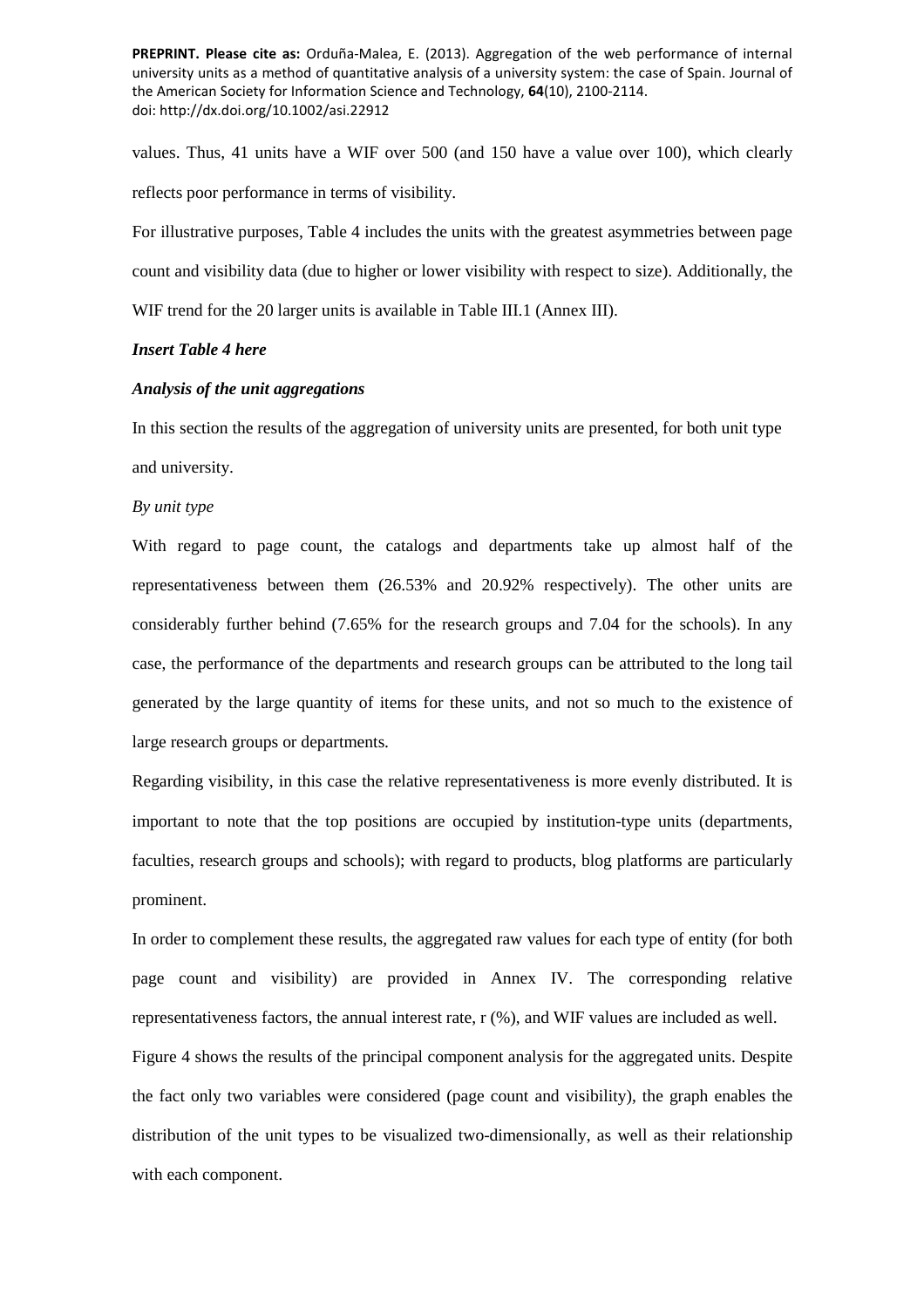## *Insert Figure 4 here*

The WIF values obtained are, in general, very low: in fact, there is no value above 1 in any category (the visibility values are higher than those for size). This indicator is less stable over time, when all of the data collection periods are taken into account, than those at the unit level. This can be attributed to the fact that the values involved are larger and, therefore, so are the variations in the data between the different data collection periods (particularly noteworthy in this respect are, for example, the values obtained for the business schools in March, the OTRIs in June and the research centers in September). However, the WIF values enable us to observe a difference in behavior between institution units and product units. The products produce a very significant level of performance in terms of page count, but this is not matched by the level of visibility they achieve, which explains the fact that their WIF values are particularly low (apart from those for blog platforms).

Lastly, the correlation between the Rs and Ry values is very high  $(R=0.857)$ , which indicates that the aggregated values (categories instead of units) are favor the correlation between page count and visibility by attenuating the differences generated by specific units.

# *Aggregated units by university*

The data demonstrate that the internal results account for relatively low percentages in comparison to the general ones. At the accumulated level (aggregating the values of the 76 universities), the accumulated internal page count (10,638,205) accounts for 51.16% of the general accumulated page count (20,794,776), whereas the accumulated internal visibility (2,322,631) accounts for only 22.25% of the accumulated figure at the general level (10,437,067). Despite this, the correlations observed between the data for general and internal page count  $(R=0.911)$  and for general and internal visibility  $(R=0.887)$  are very high.

This may indicate that the internal analysis may not introduce excessive differences, despite providing a low percentage of the general performance of the university. However, there are significant changes in the relative positions of the universities for relative representativeness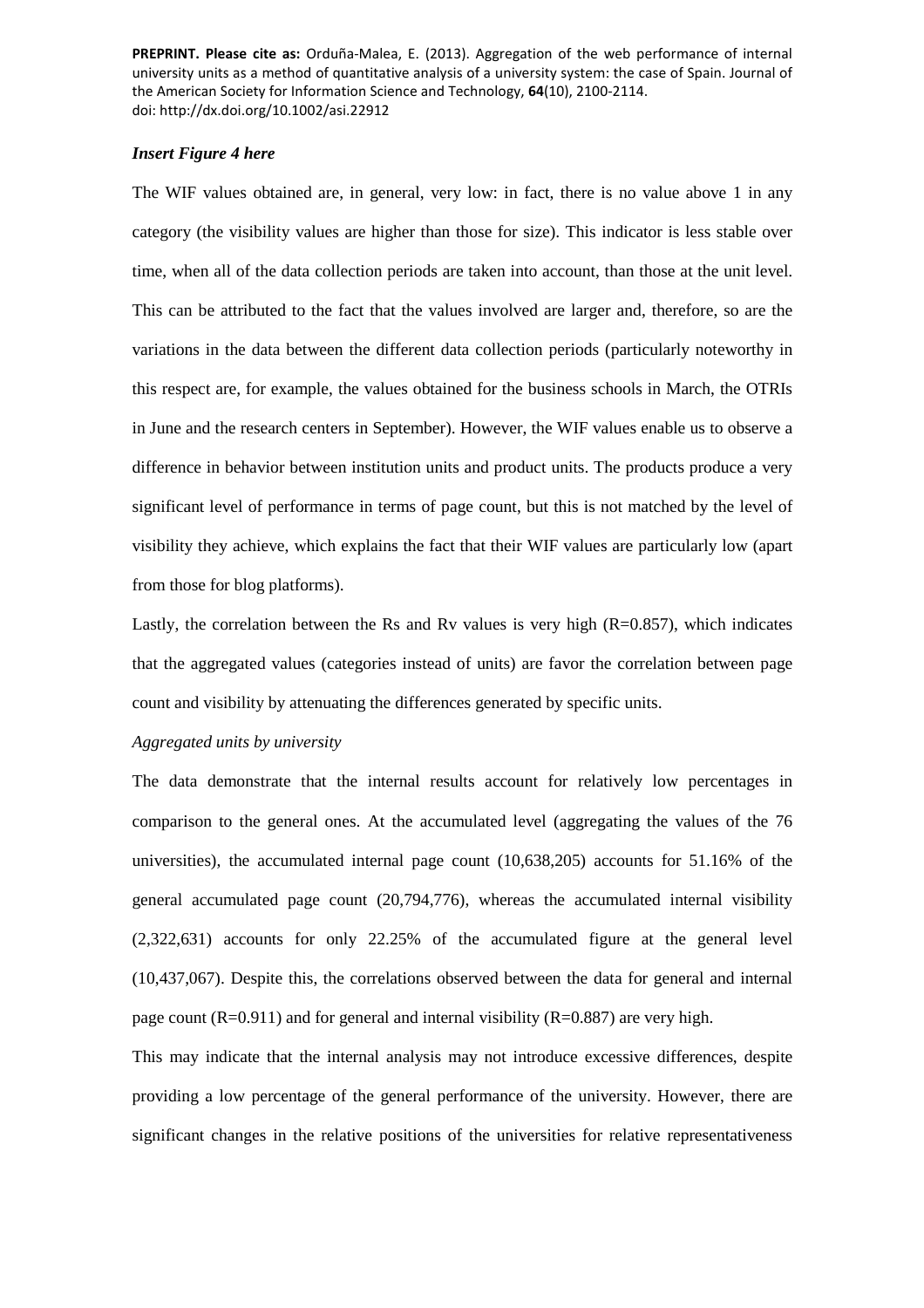(page count and visibility) between general and internal values. In fact, a mean difference of 6.84 positions was found for the Rs ranking, and 7.74 for the Rv ranking.

With regard to visibility data, it should be noted that, despite the fact they were low for both levels in comparison with the page count data, the internal percentage is especially low, which is coherent with the low levels for visibility and WIF of the non-aggregated units, seen previously. In fact, the WIF values for the universities at a general level are much higher (and more variable over time) than those obtained at the internal level (which is to be expected, given the greater quantity of links involved). This is especially significant for some universities, such as Madrid Open University (UDIMA) (WIF $_{int}=8.00$ ; WIF $_{gen}=51.26$ ), Catholic University of Valencia (UCV) (WIF $_{int}$ =0.51; WIF $_{gen}$ =10.34), although there are some exceptions, such as the University of Vic (UVIC) (WIF $_{int}$ =4.60; WIF $_{gen}$ =2.40).

In any case, these results are influenced both by the policies governing the creation of independent internal units –the International University of La Rioja (UNIR) is a clear case of a university which cannot be measured at an internal level as no units appropriate for study have been created, reflecting other characteristics of this institution- and by possible search engine anomalies.

In the latter respect, the page count measurements demonstrated some inconsistencies (internal page count greater than general page count) for the following universities: UR (101.94%), UA (105.54%), URJC (106.90%) and the University of Huelva (UHU) (182.61%), whereas for the measurement of visibility, inconsistent data were only found in the case of the UIC (137.08%). Of these problems, the only significant ones are those concerning the UHU (due to a change in the design of the website during the study period) and the UIC (due to the complexity of this university's information architecture, along with problems with the version in different languages and the use of multiple domains).

The correlation between the Rs and Rv values is very high, at both the general level  $(R=0.887)$ and the internal level  $(R=0.831)$ . These data serve to confirm that the correlation between the two variables grows as the level of aggregation increases.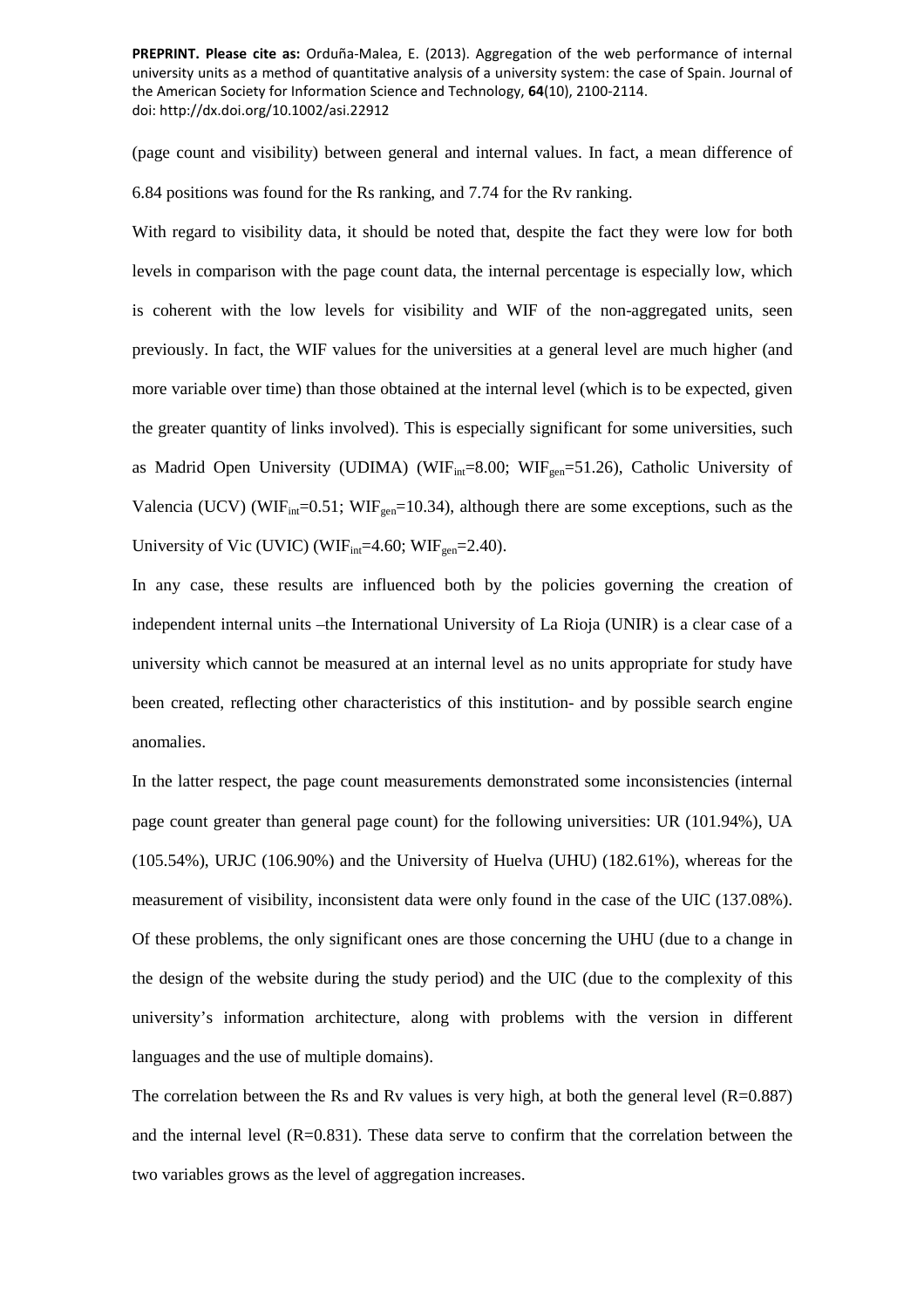Finally, Figure 5 shows the results of the principal component analysis for the aggregated internal units, showing only those universities with a page count value above 50,000 units (39 universities). On the left, the same analysis can be seen for all 76 universities, showing the general position of the complete Spanish university system.

The data reflect the high representativeness of the UR  $(Rs=23.82)$  and the UCM  $(Rs=9.45)$  for page count, and of the UB ( $Rs=7.37$ ), UPC ( $Rs=7.03$ ) and UAB ( $Rs=6.08$ ) for visibility, while the UA ( $Rs=7.99$ ;  $Rv=5.70$ ) and UPM ( $Rs=4.98$ ;  $Rv=6.23$ ) demonstrate more even levels of performance for both components.

# *Insert Figure 5 here*

The predominance of universities from Catalonia for visibility is determined by the large quantity of links between the different alias URLs that these universities possess. For example, considering the last data set of the sample (December 2010), "uab.cat" receives 75,300 inlinks from "uab.es", "upc.es" receives 49,700 from "upc.edu", and "ub.edu" gets 34,700 from "ub.es". For that reason, the influence of the external links from alias URLs (at both the general and internal levels) is obvious, although the analysis of this is beyond the scope of this study, due to its complexity.

The complete results obtained for the aggregated units by university are shown in Annex V (Table V.1), including, for reasons of space, only those values corresponding to the December data collection. On the one hand, the general results, which were obtained by the aggregation of all the URLs (aliases and alternatives) obtained for each university, are shown. On the other hand, the internal results, which were obtained by aggregating all of the units pertaining to each university, are also displayed. It is thus possible to compare the performance of a given university in terms of its official URL with that corresponding to the sum of all internal functional units. Both for the general and internal results, the page count and visibility data (raw data, annual interest rate and the relative representativeness) are included and the WIF is also incorporated. The differences (in percentage terms) between the raw general results and the internal ones are also shown.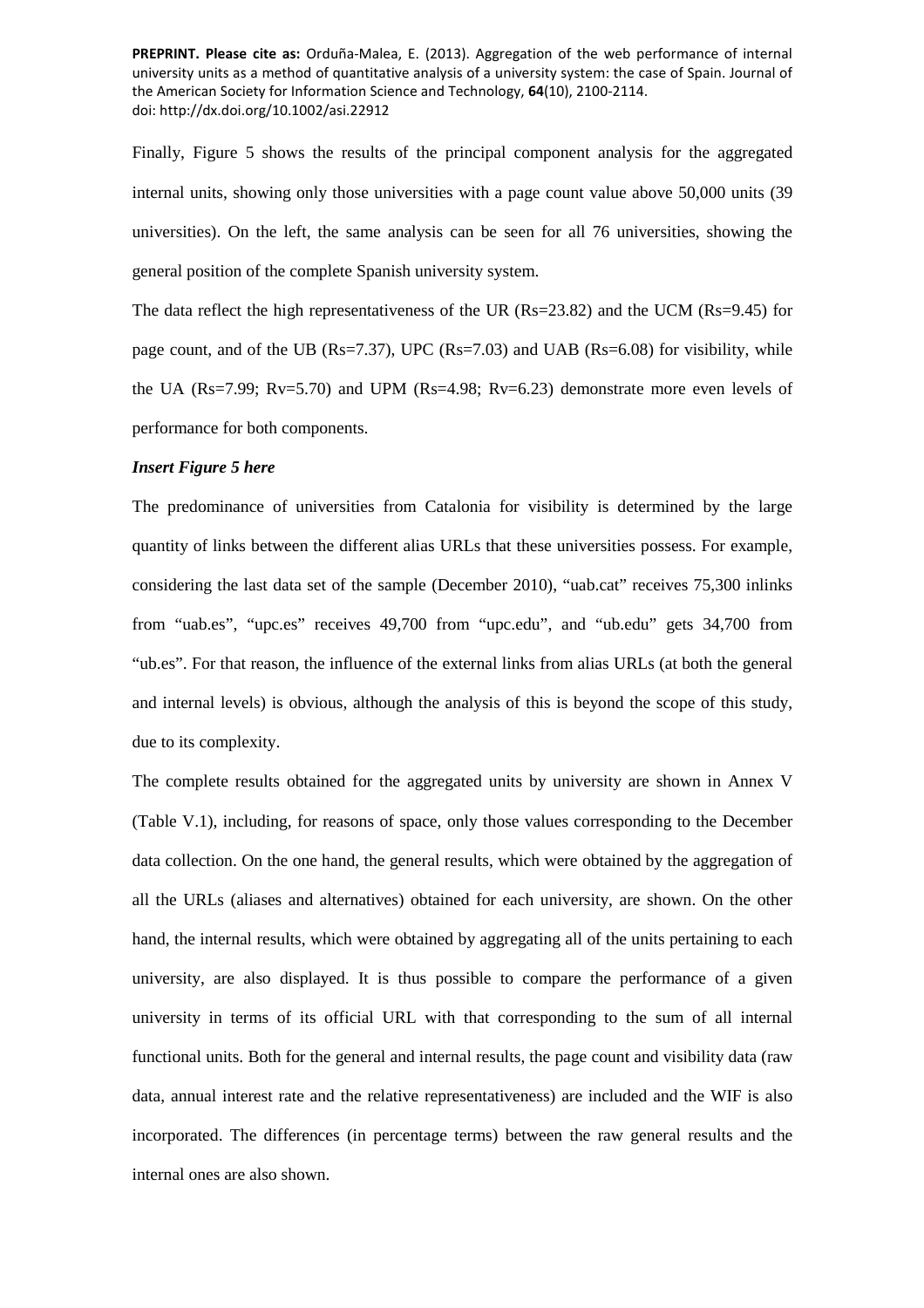#### **Discussion**

Following the same order as the previous section, the results for the university units will be discussed first, followed by a discussion of those for the unit aggregations.

# *University units*

#### *Page count Measurement*

The internal analysis indicates that a single unit (Dialnet at the UR) accounts for 23.43% of the representativeness for page count (Rs) for all the internal units of all the URLs of all the universities. Also prominent are the department of Analysis and psycho-socio-educational intervention at the UVI (Rs=5.50), the library at the UCM (3.82) and the virtual campus of the UNEX  $(Rs=2.80)$ . These "superentities" account for large percentages of the whole university system, and even more so of the universities they belong to. In terms of scale, Dialnet makes up 98.31% of the Rs of the whole of the UR. In the case of the UCM, the library accounts for 40.62%, E-Prints Complutense 11.29% and the digital collection 10.22%. In other words, a very large part of the total page count is accounted for by just a few units, reflecting a very unequal distribution at this university. These results are particularly significant, as the page count distribution analysis shows that Yahoo! only detects values for approximately 1,000 units.

The important role with regard to page count of the product-type units (repositories, blogs, virtual campuses and, especially, catalogs) should also be noted. Despite the small number of items in these categories, they are large and growing.

Research groups stand out in a negative sense, despite being the unit type with the most items. Only 4 URLs for such groups appear in the top 50 URLs for Rs. The performance of research centers and institutions is also modest. The entity types with the greatest presence in the top 100 are: departments (20), schools (13), repositories (11) and faculties (10), while research groups have only 7 units, constituting a very low percentage given the large quantity of items for research groups (2,867).

At university level, the relative representativeness factor for the page count of the internal units reveals the poor performance of the private universities, practically all of which are at the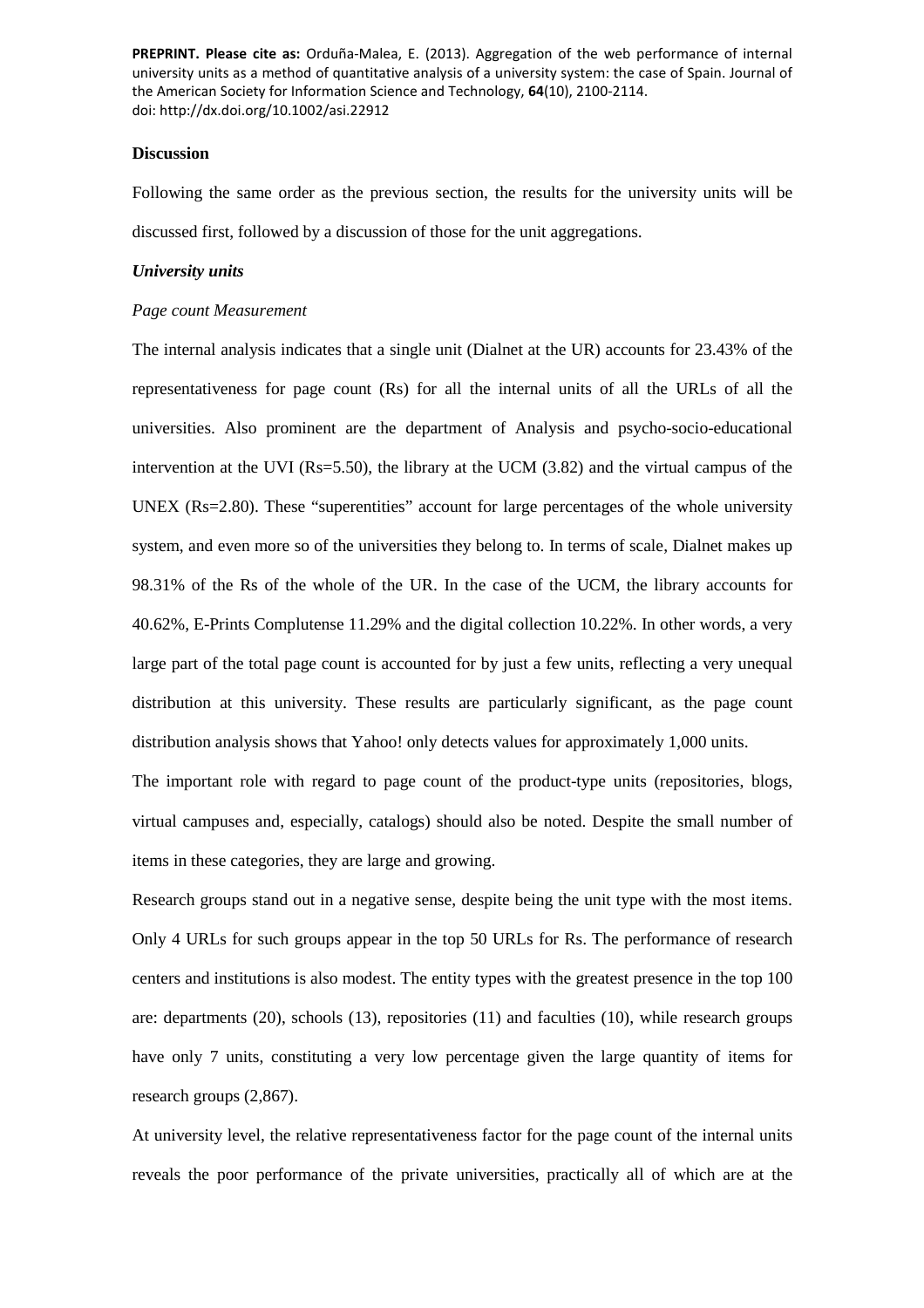bottom of the ranking. The best-placed private university is the University of Navarra (UNAV), in  $31<sup>st</sup>$  place (Rs=0.63).

A more elitist analysis can be carried out by counting the number of university units that each university possesses (in the unit ranking for Rs) in the top 100. The data place the UCM, the UA and the UPM in the top places (with 8 entities each), followed by the UPC and the UAB (with 6 entities each).

## *Measurement of visibility*

Dialnet is again the unit with the highest representativeness  $(Rv=5.35)$ , followed by the department of computer languages and systems at the UA  $(Rv=2.74)$  although, as their Rv values indicate, the distribution is more even than that observed for size.

The presence of service and product institutions is much more pronounced than was the case for page count. Of the 20 units with the highest Rv, there are five libraries, 3 blog platforms and 1 repository, revealing the ability of these units to attract external links.

With respect to the distribution of units with the greatest representativeness, and taking the top 100 URLs into account, the departments perform best (with 16 units), followed by the research groups (with 14, but only 7 of these are in the top 50), and schools (12). In contrast, if we take a more elitist perspective by looking at the top 50, the positions change slightly: departments (9), libraries (8) and research groups (7). Catalogs (4) and blog platforms (4) are also prominent. On the negative side, the poor positioning of the business schools is significant (not one in the top 200 positions).

With regard to the positions achieved by the universities, those with a prominent presence in the top 100 include the UAB (9 units), the UB (7) and the UAB, the UPM and the University of Castilla-La Mancha (ULCM) (with 6 each). If one considers only the top 50, the UB (with 6) is the university with the most units, followed by the UAB and the UPC (with 4 each). Universities from Catalonia are therefore dominant, with strong performances also coming from the polytechnic universities.

*General*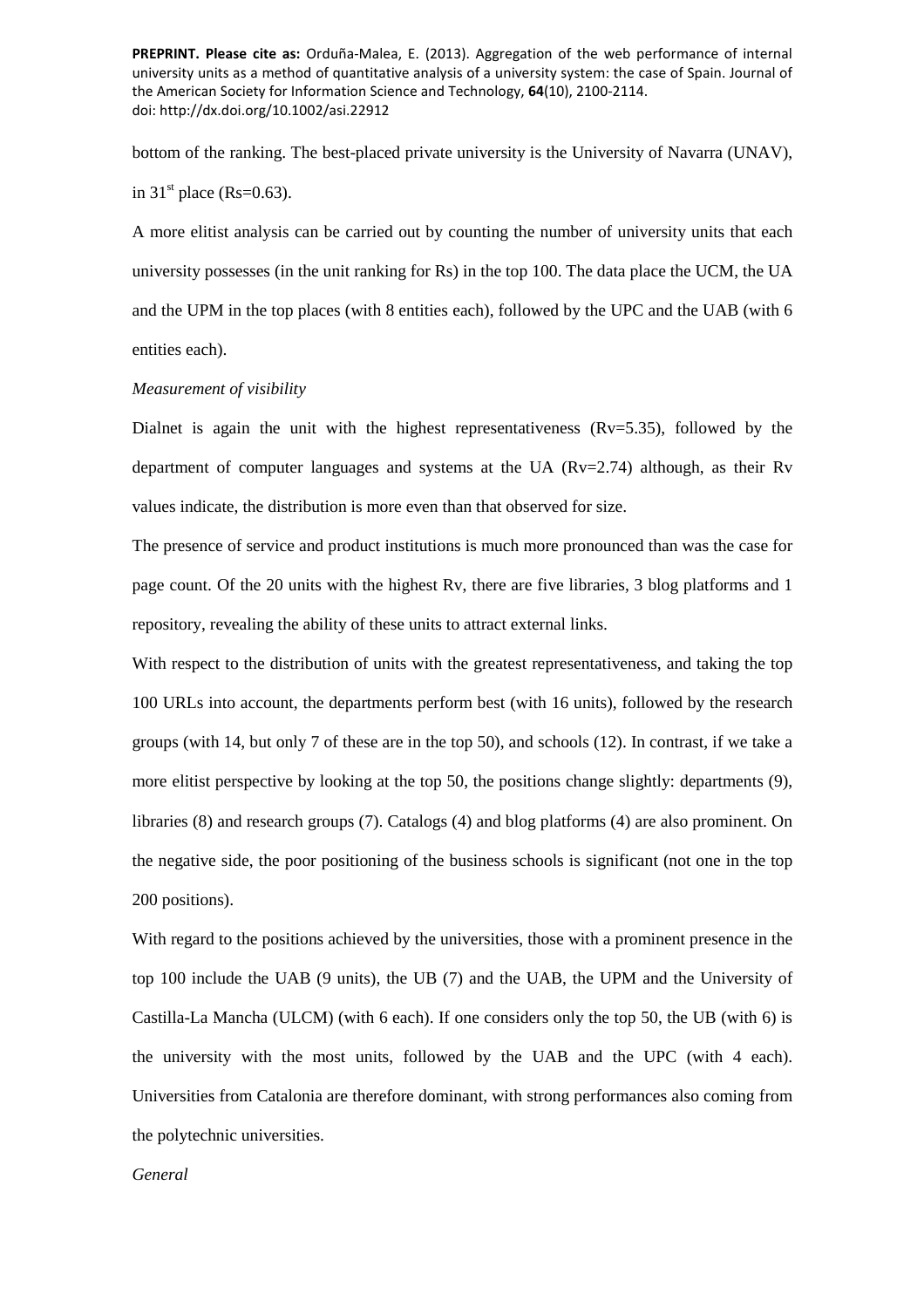The correlation between page count and visibility (calculated using the respective Rs and Rv representativeness factors) is very low  $(R=0.422)$  if only those units with at least a minimally significant performance are taken into account (1,000 units). This, along with the low WIF values, indicates a very low internal visibility when compared to the internal size. The phenomenon may be caused by problems accessing various university units (such as some virtual campuses and catalogs, which can only be viewed by authorized persons, with only the initial interface otherwise visible), limiting the likelihood of these being linked by external users. The syntax of the internal URLs may also be another limiting factor, of a subjective and objective type.

The subjective factor is that internal URLs tend to be long and complex, which negatively impact on the probability of them being used as links, while the objective factor is a technical issue affecting the ability to efficiently calculate the links to internal URLs, mainly owing to the use of dynamic non-user-friendly URLs and subdirectories (instead of subdomains).

Dynamic URLs were not included in the study sample and so did not impact upon the visibility measured. In contrast, subdirectories were included and they are a very significant presence: it is estimated that, for the same sample of units used in this study, out of the total number of subdomains and subdirectories, 81.44% are subdomains (Orduña-Malea, in press). This represents a methodological limitation with regard to the measurement of links at internal levels, as Yahoo! only calculates the links for the exact URL which is provided to it, and not for each of the files that makes up a particular directory (something which does not occur in the case of the subdomains). This means that the units studied may potentially receive more links than those which are shown by Yahoo!. However, a file by file analysis of the links is not feasible due to the time and cost involved, which means that the analysis of the unit's highest-level URL, even if it is a subdirectory, is the only manner in which to proceed. Although it is impossible to know how many links are lost thereby, there is a certain tendency to link to the homepage in any case (Thelwall, 2011), minimizing the effects of this somewhat.

## *Aggregated units*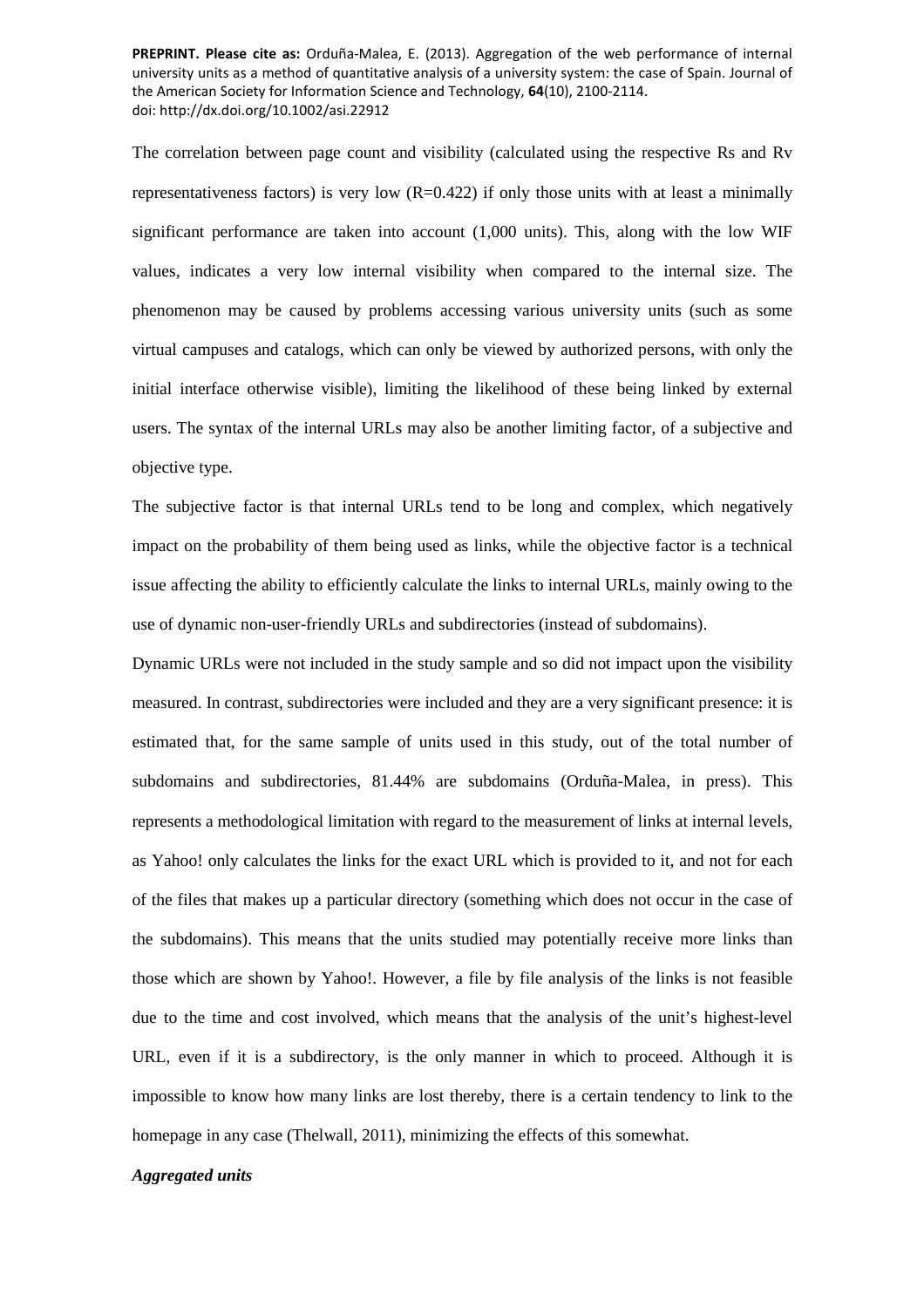The results obtained for the aggregated units by type and then by university are discussed below.

#### *Unit type*

The catalogs and departments are the units with the greatest relative representativeness for page count (26.53% and 20.92% respectively), while the business schools and archives are the units with the lowest representativeness (0.10% and 0.07% respectively). In terms of visibility, the units with the best Rv are the departments (16.08%), the faculties (12.82%) and the research groups (12.07%), while the business schools, archives and the video platforms are those with the lowest values (all three with 0.23%).

Despite the good results in terms of page count for the product units (especially repositories, virtual campuses and catalogs), the analysis of the relative representativeness for visibility indicates that this type of unit did not achieve the results which one would expect, given their high performance in terms of page count. Only the blog platforms improve on their performance for visibility in comparison with that for page count. Thus, the catalogs and video platforms decrease in importance, particularly in the case of the repositories, which, despite having 6 units in the Rs top 50, has just one in the Rv ranking. This is corroborated by the low WIF values observed. This poor performance for visibility could be attributed to the existence of subdirectories, commented upon earlier. However, Orduña-Malea (in press) indicate a greater use of subdomains for product-type units (specifically, it is estimated that, of the 383 URLs referring to product units, 74.67% use a subdomain syntax). For this reason, the lack of links to units of this type is associated with access problems.

In both cases (page count and visibility), the effects of scale must be taken into account, i.e. the types of units with the greatest number of items are the most likely to achieve the highest Rs and Rv values, as many small quantities of data are added together: the effect of the long tail.

# *Universities*

The university with the highest Rs is the UR (Rs=23.82%, due to the specific influence of Dialnet), followed by the UCM (Rs=9.45%) and the UA (Rs=7.99%). The University of Seville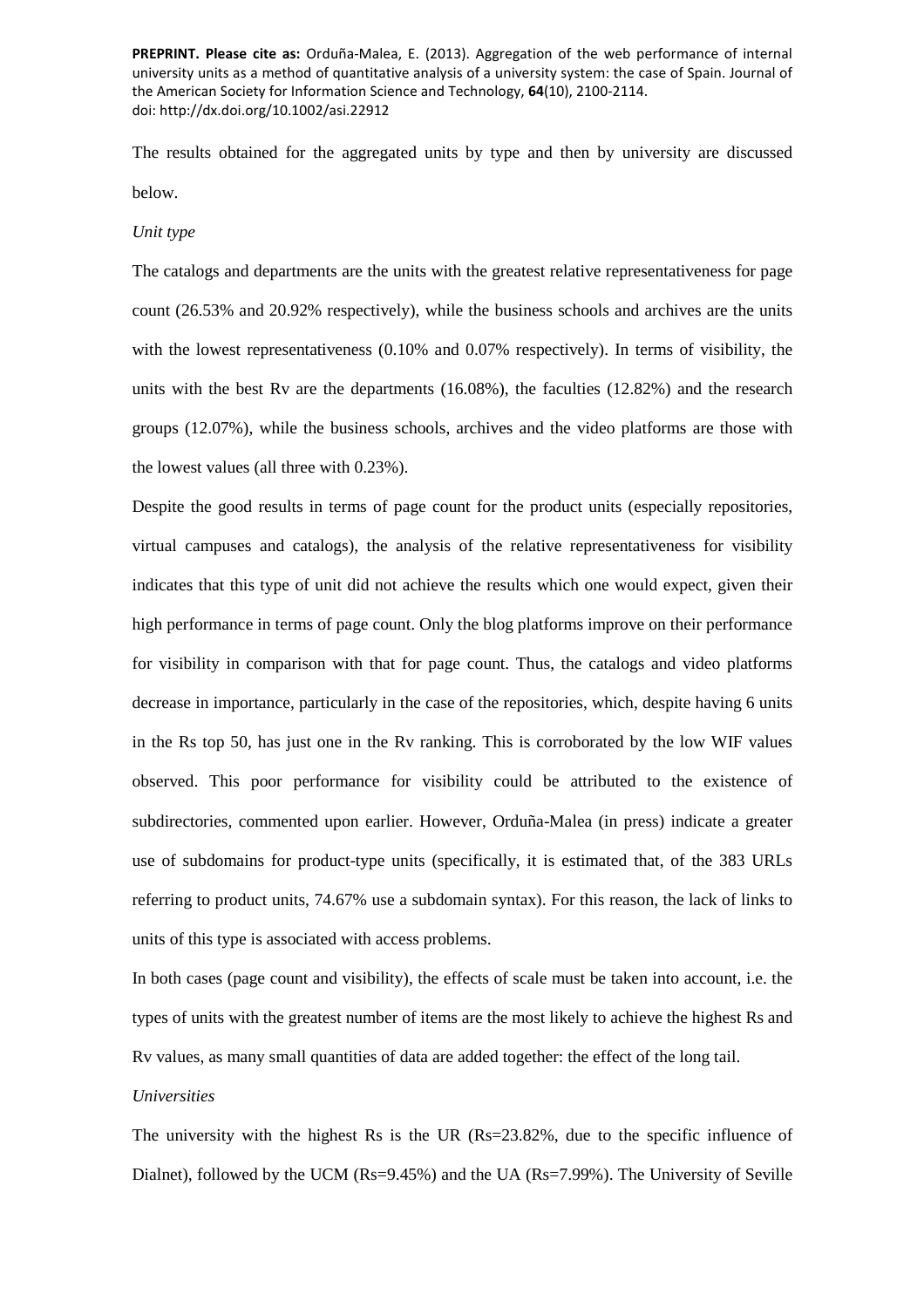(US), which stands out for size in particular, something which was detected by Orduña-Malea et al (2009), falls down the ranking somewhat to  $14<sup>th</sup>$  position (Rs=1.45%). With regard to visibility, the Catalan and polytechnic universities predominate: UB (7.37%), UPC (7.03%), UPM (6.23%) and UAB (6.08%), followed by the UA (5.70%) and the UR (4.11%).

The values obtained for the universities from the general URLs and those obtained from the aggregation of the URLs of the internal units show that the latter account for a low percentage compared to the former, for page count (51.16%) and especially for visibility (22.25%). Despite this low representativeness of the internal units, the correlations between the general and the internal values are very high, for both page count  $(R=0.911)$  and visibility  $(R=0.887)$ . However, the differences in the positions of the universities between the general and internal Rs and Rv rankings are large. This may be due to large number of universities with very low values, which may distort the calculated correlation values.

In addition, caution should be exercised due to certain limitations of the aggregation process, mainly concerning the existence of anomalies in the functioning of the search engines. Moreover, the links between different URLs of the same university (both at a general and internal level) and the effects of the widespread use of subdirectories must be studied in greater detail. In any case, these effects may have an impact on the results, but it is estimated that they will not substantially change them.

#### *General*

Finally, the correlation between the Rs and Rv values was calculated at three levels of analysis: by unit (R=0.422; N=1,000), university (R=0.831; N=76), and type of unit (R=0.857; N=23). These results indicate an increase in the correlation as the unit of aggregation gets larger. Besides the increase in the correlation between the variables of page count and visibility in the aggregations, an increase in the WIF was also observed (along with its variability between data collection periods). These results may indicate that the WIF provides more information when it is applied to internal rather than aggregated levels, and that it should never be used to assess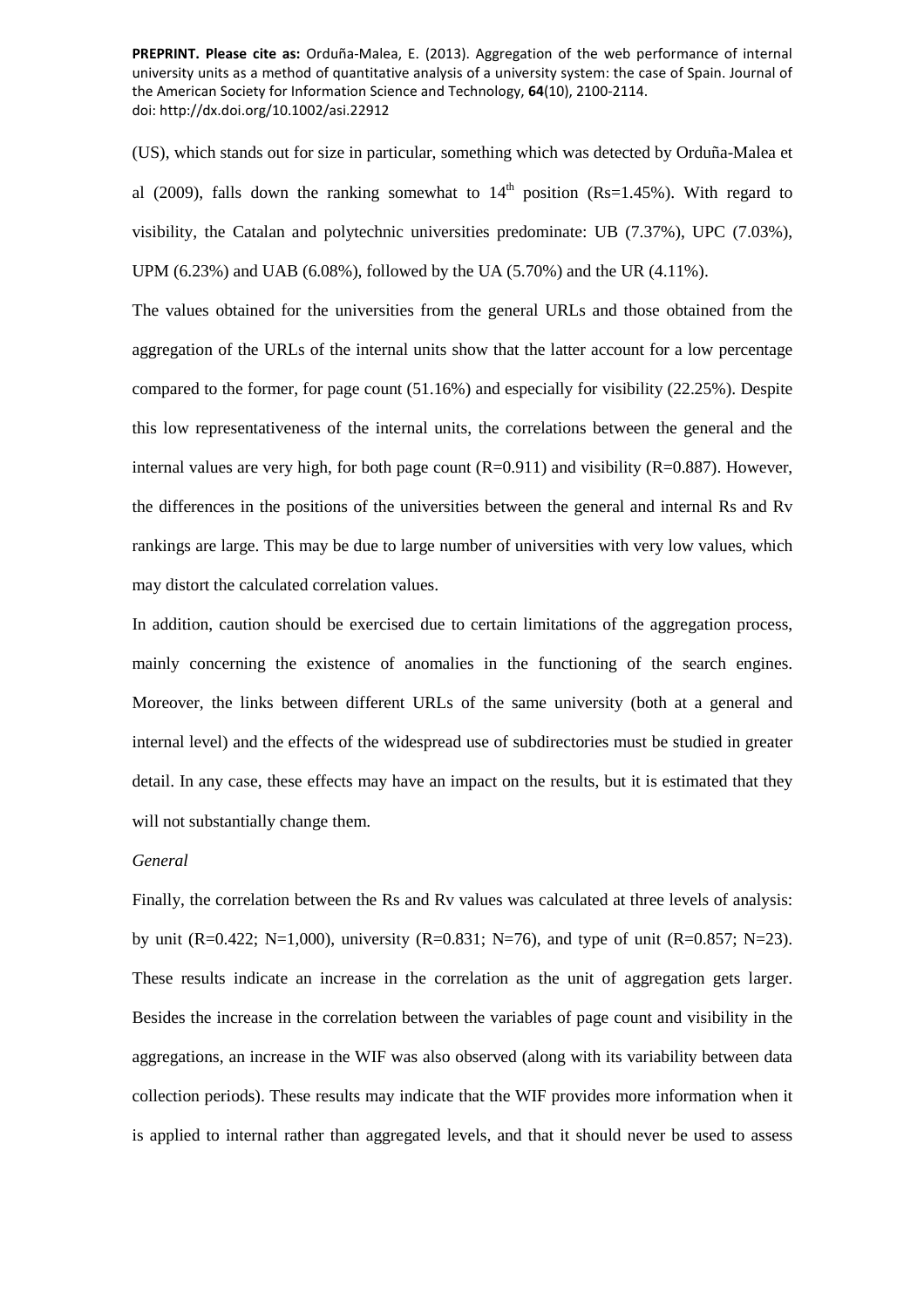units individually – rather, it should be examined at the system level to detect possible anomalies between the obtained page count and visibility.

## **Conclusions**

The principal conclusions reached are detailed below.

*Uneven distribution and the existence of "superunits"* 

At item level, an uneven distribution was found, both for page count and visibility (although in the latter case it was less pronounced), so that only approximately the first 1,000 URLs (out of a total of 13,794) achieve relative representativeness, with the rest appearing empty to Yahoo!. This issue points to the existence of many sites with little content or few links, and to the existence of a few sites with an abundance of both.

The high-performing units, or "superunits", possess very high relative representativeness percentages (for page count and visibility). Dialnet is particularly prominent (Rs=23.43%; Rv=5.64%). These entities skew the representation values (for type of entity and university), and so their effect should be appropriately weighted in university web rankings.

# *Differences between the performances of institutions and products*

The units corresponding to products perform much better, taking scale into account, than the institutional units. Catalogs, repositories and virtual campus platforms achieved high page count values, taking into account the small number of associated items. Moreover, it should be remembered that units of this type tend to have a single item per university.

In contrast, the visibility data are particularly low for the product units, with only the blog platforms standing out. This can be attributed to access problems, due to the fact that these products often house material restricted to the university community. In the case of the video platforms, their low general values can partly be attributed to the fact that they are present at a still limited number of universities and also to the fact that they as yet possess little material.

The results obtained for the research groups and departments are very low. Although their relative representativeness values are high, this is an effect of the long tail generated by the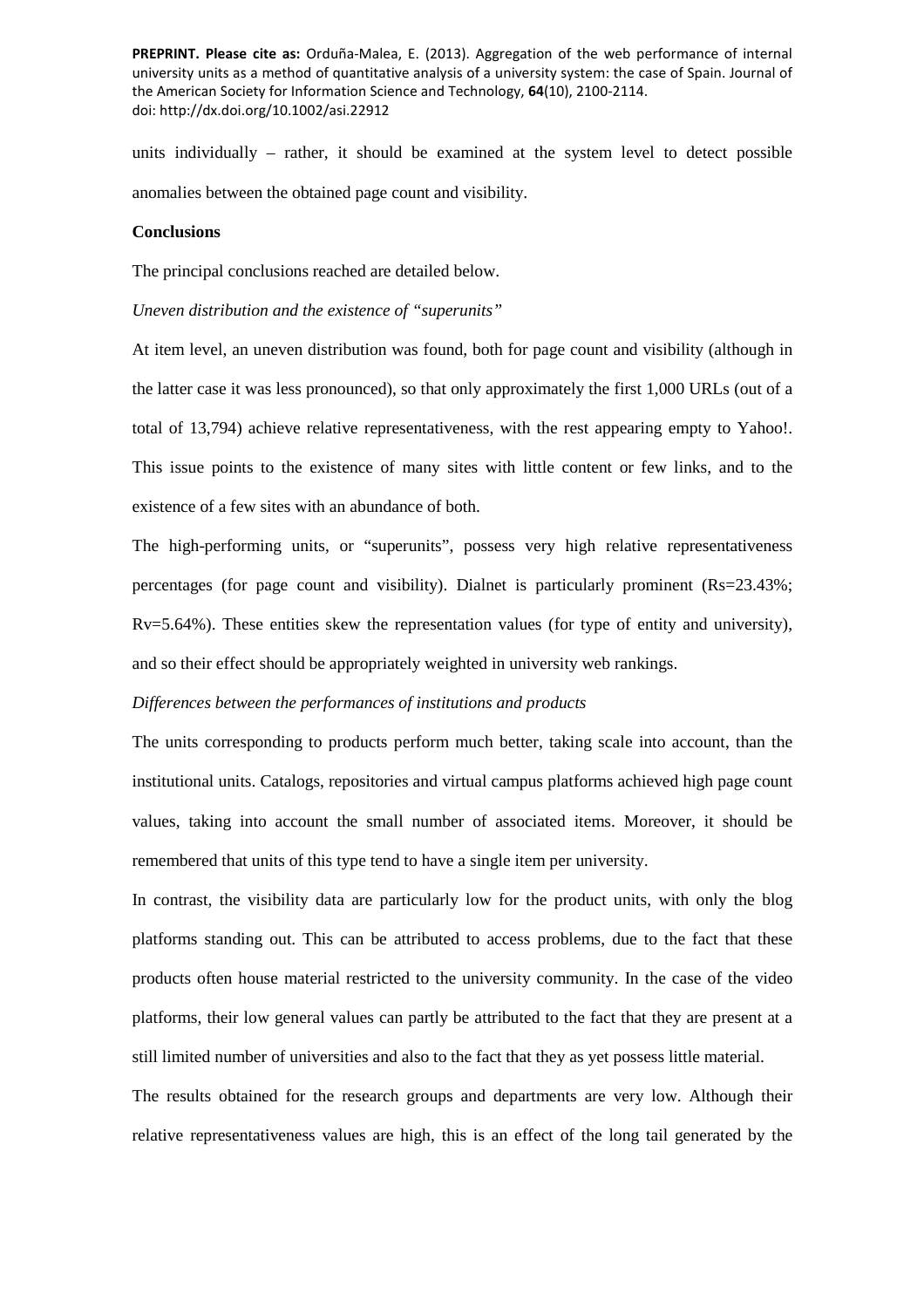uneven distribution, along with the high number of associated items (sum of many small values).

# *Differences between the page count and visibility performances*

The internal level analysis indicated a very weak correlation between page count and visibility, which is corrected as units are aggregated into larger entities (types and universities), and this is mainly due to the low visibility values (detected at all levels of analysis). In the case of institutional units, this effect can be attributed mainly to the excessive use of subdirectories, whereas in the case of products, it can be attributed to problems accessing restricted content, and the as yet low number of associated items for the universities analyzed.

# *Representativeness of the units*

The representativeness of the aggregated units in relation to the general values for the universities is very low. The total accumulated page count at the unit level accounts for just 51.23% of the total accumulated page count at the general level (December 2010). For visibility, this percentage is lower still, at 22.31%.

Leaving aside the visibility problems commented upon earlier, these results point to the existence of page count and external links assigned to

- the university as a whole, due to reasons related to document management at the academic websites, or
- entities not considered in this study, and therefore, not essential to a university.

Also, despite the high correlation between the general and internal values for page count (R=0.911) and visibility (R=0.887), the ranking for university performance based on unit performance provides different results to that of the general performance ranking. The reason for this is that the results largely depend on the internal structure of the universities' websites, the URL syntax, and use of multiple domains. In this sense, and given the results of this study, the online Spanish university system is not yet mature enough for an internal cybermetric analysis which can be used to design rankings. Such an analysis is, however, useful to determine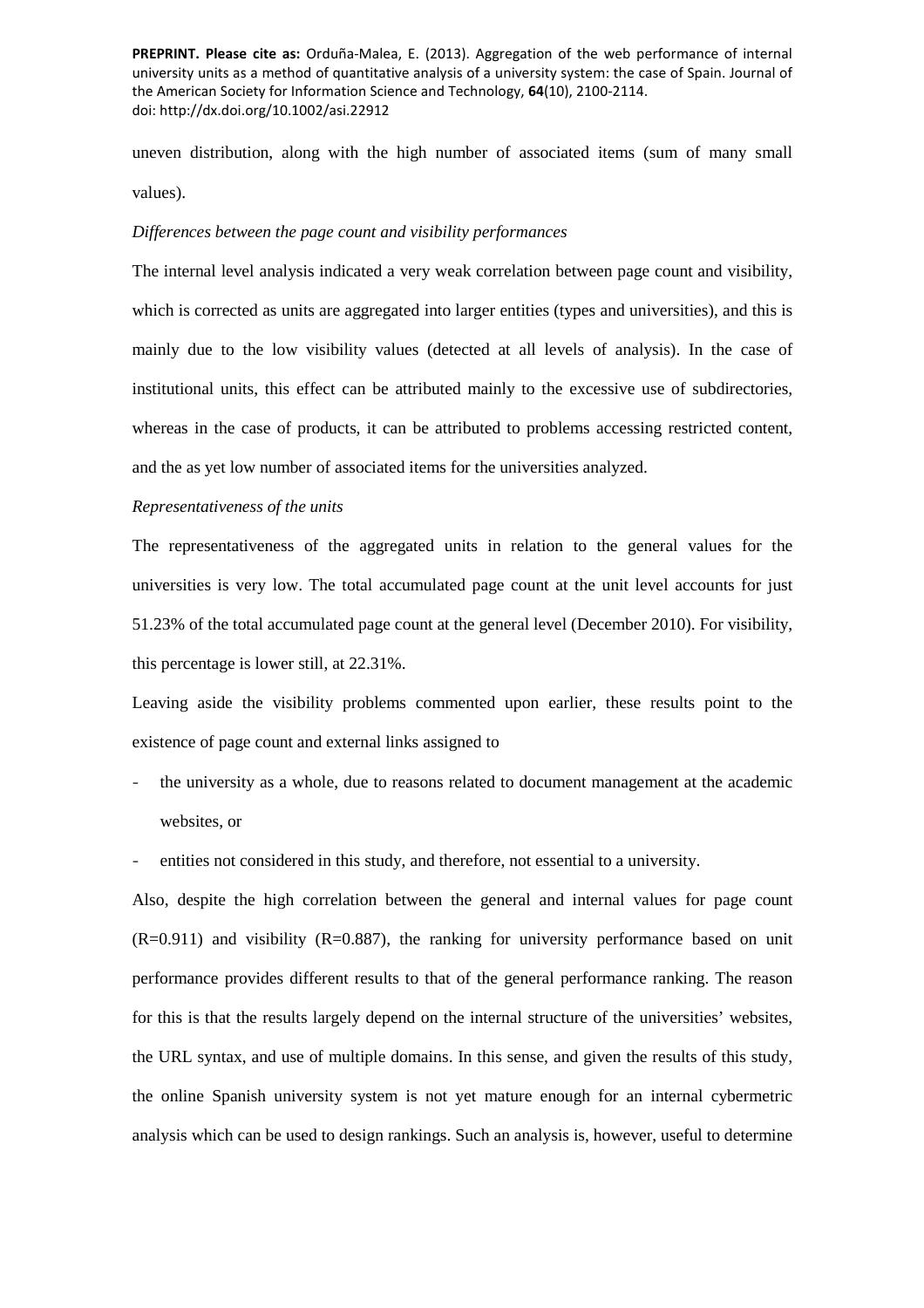this internal structure, as well as to describe the performance of university activities and to detect anomalies and inconsistencies.

In any case, this analysis should be replicated for other university systems (with different internal structures) in order to ascertain whether the results obtained may be generalized, something which is of particular interest for global web rankings.

Equally, with the incorporation of new entities, the advances being made by products (such as repositories and video and blog platforms), the creation of channels on social media sites, as well as the development of the internal structure of academic websites, further research will be necessary in order to gain greater knowledge about the web performance of internal university units.

#### *Private universities*

Finally, given that few units belonging to private Spanish universities were identified, and the poor performance of these (of 27 private universities, 12 were without a single URL amongst the top 1,000 for Rs, and 15 had none in the top 1,000 for Rv), the performance analysis at unit level for these universities is not considered to be representative, although it does point to a deficiency with regard to ensuring that the structure and functions of the universities are adequately reflected on the Internet.

# **Endnotes**

1. Academic Ranking of World Universities. Retrieved September 3, 2012, from http://www.arwu.org

2. Ranking Web of Universities. Retrieved September 3, 2012, from http://www.webometrics.info

3. Performance Ranking of Scientific Papers for World Universities. Retrieved September 3, 2012, from http://ranking.heeact.edu.tw

4. The Scimago Institutions Rankings (SIR). Retrieved November 21, 2012, from

http://www.scimagoir.com

5. Leiden Ranking – 2009. Retrieved September 3, 2012, from http://conference.cwts.nl/projects/leidenranking-2009

6. The Asahi Shimbun Company. Retrieved September 3, 2012, from http://www.asahi.com

7. Rankings I-UGR. Retrieved September 3, 2012, from http://www.rankinguniversidades.es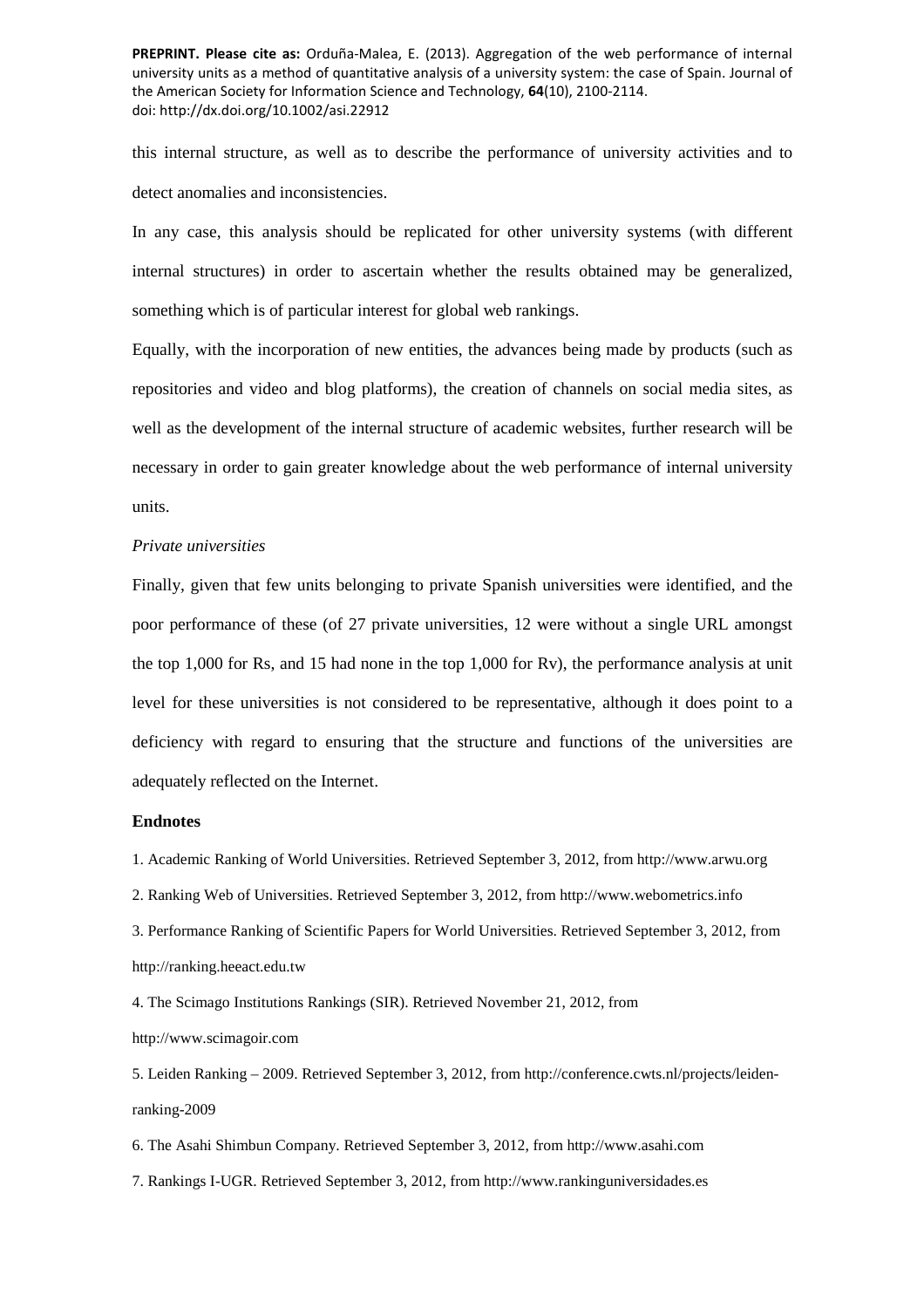8. CHE Ranking. Retrieved September 3, 2012, from http://www.che-ranking.de

9. College Navigator in Taiwan. Retrieved September 3, 2012, from http://cnt.heeact.edu.tw

10. Tilburg University Top 100 of Economics Schools Research Ranking. Retrieved September 3, 2012,

from https://econtop.uvt.nl

11. Acumen (Academic Careers Understood Through Measurement and Norms). Retrieved September 3,

2012, from http://research-acumen.eu

12. Ministry of Education, Culture and Sport - Spanish universities. Retrieved September 3, 2012, from

http://www.educacion.gob.es/educacion/universidades/educacion-superior-universitaria/que-estudiar-

donde/universidades-espanolas.html

13. Conference of Rectors of Spanish Universities. Retrieved September 3, 2012, from

http://www.crue.org

14. LexiURL Searcher. Retrieved May 1, 2011, from http://lexiurl.wlv.ac.uk

15. Although a total of 13,800 units were identified, the internal analysis was applied only to 13,794, as 6

URLs were eliminated as they disappeared during the study period.

16. It should be recalled that the total number of links for the university (and in the same way, the total for size) is the total accumulated from the sum of all the internal units, and not the general total calculated from the university's URL.

#### **References**

- Aguillo, I.F., Granadino, B., Ortega, J.L., & Prieto, J.A. (2006). Scientific research activity and communication measured with cybermetrics indicators. Journal of the American Society for information science and technology, 57 (10), 1296-1302.
- Aguillo, I.F., Ortega, J.L., Fernandez, M., & Utrilla, A.M. (2010). Indicators for a webometric ranking of open access repositories. Scientometrics, 82 (3), 477-486.
- Aguillo, I. F., Ortega, J.L., & Fernández, M. (2008). Webometric Ranking of World Universities: introduction, methodology, and future developments. Higher education in Europe, 33 (2/3), 234-244.
- Barjak, F., Li, X., & Thelwall, M. (2007). Which factors explain the Web impact of scientists' personal homepages?. Journal of the American Society for Information Science and Technology, 58(2), 200-211.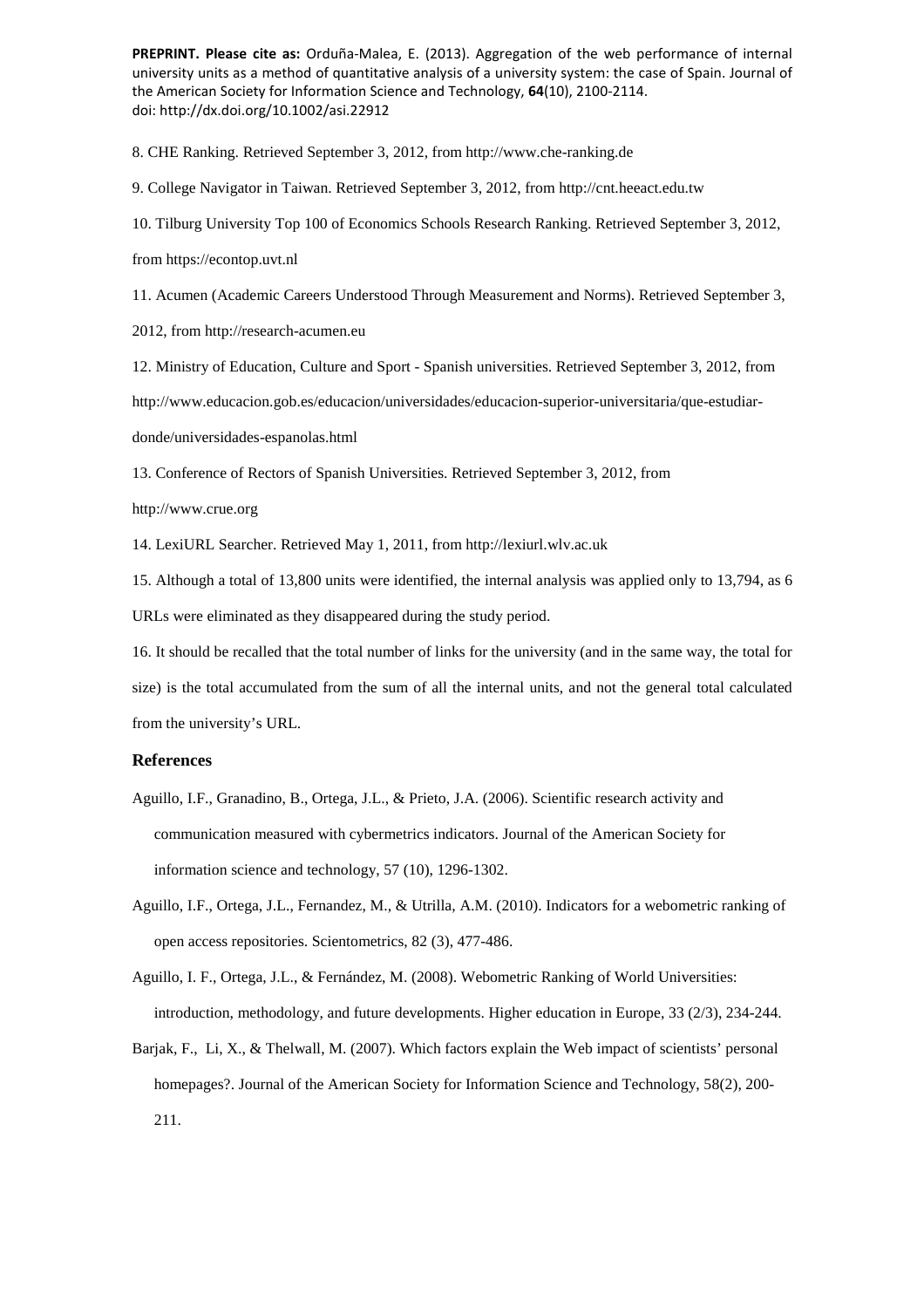- Chu, H., He, S., & Thelwall, M. (2002). Library and Information Science Schools in Canada and USA: a Webometric perspective. Journal of education for library and information science, 43(2), 110-125.
- Delgado López-Cózar, E. (2012). Cómo se cocinan los rankings universitarios. Dendra médica, 11 (1), 43-48.
- Glänzel, W., & Debackere, K. (2009, February). On the 'multi-dimensionality' of rankings: some methodological and mathematical questions to be solved in university assessment. Paper presented at the International symposium on University Ranking. Leiden, Netherlands.
- Hix, S. (2004). A Global Ranking of Political Science Departments. Political studies review, 3 (2), 293- 313.
- Li, X. (2005). National and international university departmental Web site interlinking: a webometric analysis (Unpublished doctoral dissertation). University of Wolverhampton, Wolverhampton, UK.
- Li, X., Thelwall, M., Musgrove, P., & Wilkinson, D. (2003). The relationship between the links/Web Impact Factors of computer science departments in UK and their RAE (Research Assessment Exercise) ranking in 2001. Scientometrics, 57 (2), 239-255.
- Li, X., Thelwall, M., Musgrove, P., & Wilkinson, D. (2005a). National and international university departmental web site interlinking: Part 1, validation of departmental link analysis. Scientometrics, 64(2), 151-185.
- Li, X., Thelwall, M., Musgrove, P., & Wilkinson, D. (2005b). National and international university departmental web site interlinking: Part 2, link patterns. Scientometrics, 64(2), 187-208.
- Neri, F., & Rodgers, J.R. (2006). Ranking Australian economics departments by research productivity. Economic record, 83, S74-S84.
- Orduña-Malea, E. (2011). Personalización e interactividad en los rankings de universidades publicados en la Web, Anuario ThinkEPI, 5, 216-222.
- Orduña-Malea, E. (2012). Propuesta de un modelo de análisis redinformétrico multinivel para el estudio sistémico de las universidades españolas (2010) (Unpublished doctoral dissertation). Polytechnic University of Valencia, Valencia, Spain.
- Orduña-Malea (in press). Espacio universitario español en la Web (2010): estudio descriptivo de instituciones y productos académicos a través del análisis de subdominios y subdirectorios. Revista española de documentación científica.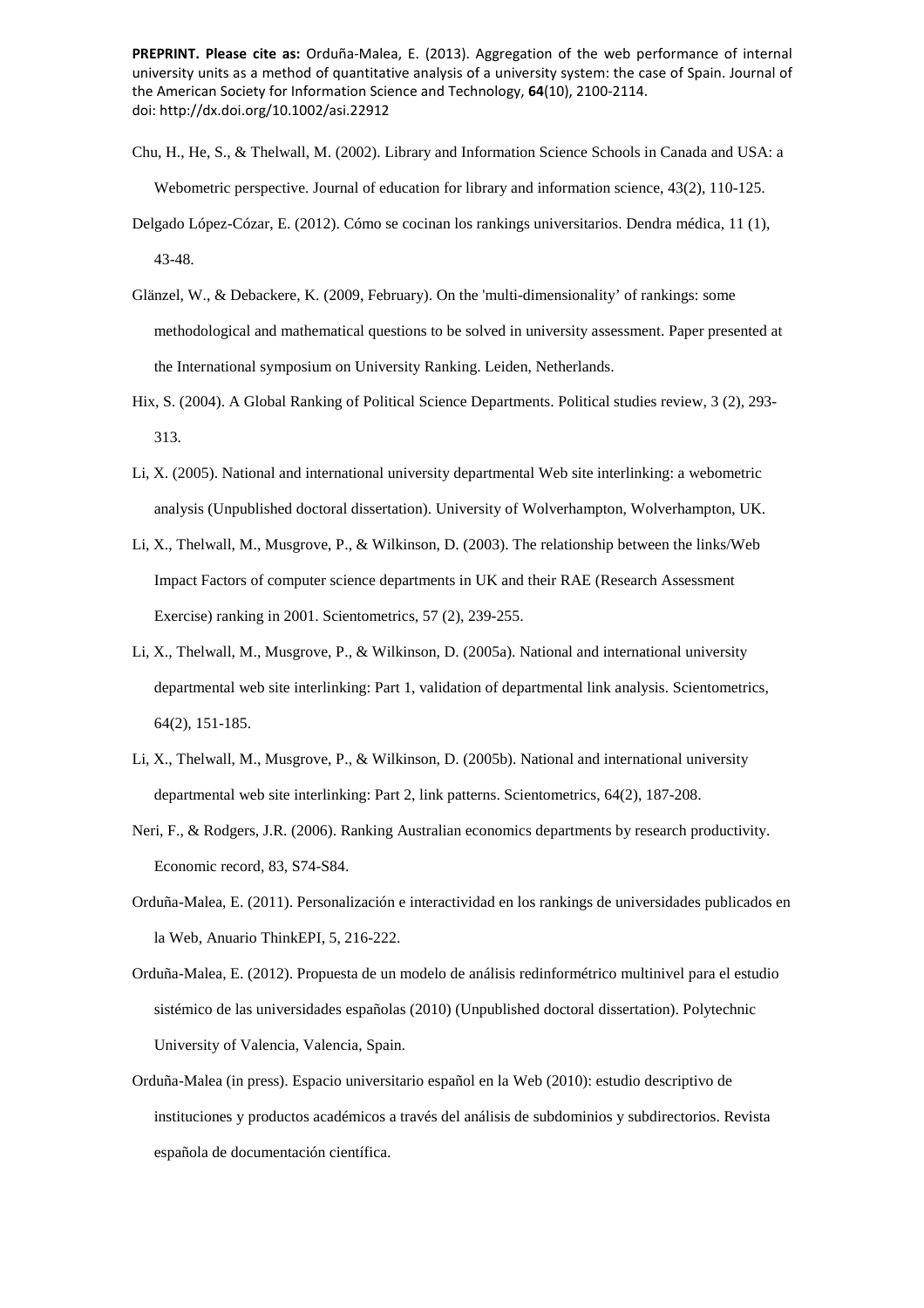- Orduña-Malea, E., Serrano-cobos, J., Ontalba-Ruipérez, J-A., & Lloret-Romero, N. (2010). Presencia y visibilidad web de las universidades públicas españolas. Revista española de documentación científica, 33 (2), 246-278.
- Ortega, J.L. (2007). Visualización de la Web universitaria Europea: análisis cuantitativo de enlaces a través de técnicas cibermétricas (Unpublished doctoral dissertation). Carlos III University of Madrid, Madrid, Spain.
- Tang, R., & Thelwall, M. (2003). U.S. academic departmental Web-site interlinking: disciplinary differences. Library & information science research, 25 (4), 437-458.
- Tang, R., & Thelwall, M. (2004). Patterns of national and international web inlinks to U.S. academic departments: an analysis of disciplinary variations. Scientometrics, 60 (3), 475-485.
- Thelwall, M. (2011). A comparison of link and URL citation counting. ASLIB Proceedings, 63 (4), 419- 425.
- Thelwall, M., & Harries, G. (2004a). Can personal Web pages that link to universities yield information about the wider dissemination of research?. Journal of Information Science, 30 (3), 243-256.
- Thelwall, M., & Harries, G. (2004b). Do better scholars' Web publications have significantly higher online impact?. Journal of American Society for Information Science and Technology, 55 (2), 149- 159.
- Thelwall, M., Li, X., Barjak, F., & Robinson, S. (2008). Assessing the web connectivity of research groups on an international scale. ASLIB Proceedings. 60(1), 18-31.
- Thomas, O., & Willet, P. (2000). Webometric analysis of Departments of librarianship and information science. Journal of information science, 26 (6), 421-428.
- Usher, A., & Savino, M. (2007). A global survey of rankings and league tables. College and university ranking systems. Institute for Higher Education Policy: Washington DC.
- Utrilla, A.M., Fernandez, M., Ortega, J.L., & Aguillo, I.F. (2009). Clasificación Web de hospitales del mundo: situación de los hospitales en la red. Medicina clínica, 132 (4), 144-153.

# **Figure legends**

- FIG. 1. Graphical distribution of entities by category for the Rs value.
- FIG. 2. Graphical distribution of units by type for the Rv value.
- FIG. 3. Dispersion between Rs and Rv (n=1000).